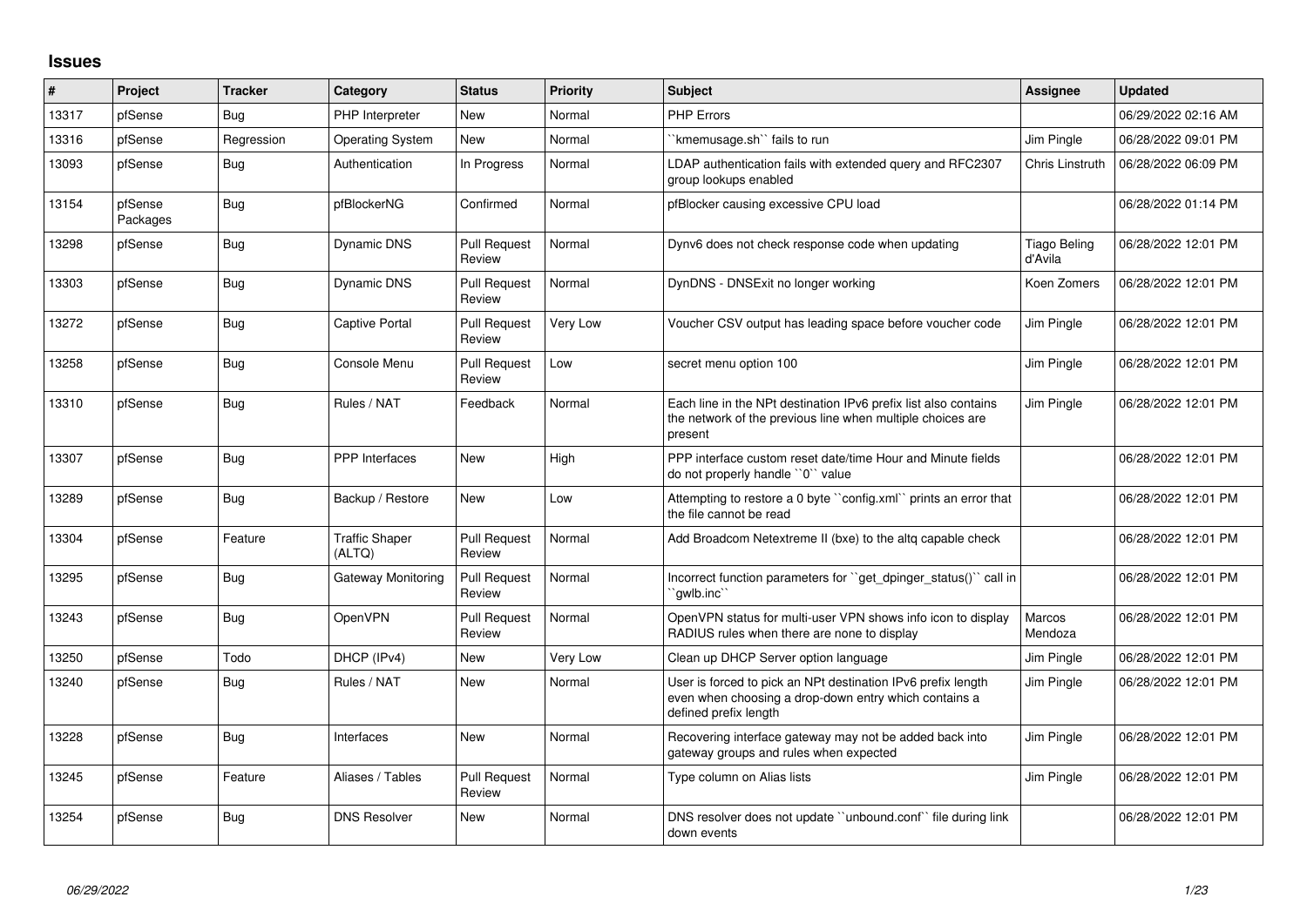| $\#$  | Project | <b>Tracker</b> | Category                  | <b>Status</b>                 | <b>Priority</b> | Subject                                                                                            | <b>Assignee</b>     | <b>Updated</b>      |
|-------|---------|----------------|---------------------------|-------------------------------|-----------------|----------------------------------------------------------------------------------------------------|---------------------|---------------------|
| 13253 | pfSense | <b>Bug</b>     | DHCP (IPv6)               | New                           | Normal          | 'dhcp6c' is not restarted when applying settings when<br>multiple WANs are configured for DHCP6    |                     | 06/28/2022 12:01 PM |
| 13225 | pfSense | <b>Bug</b>     | Interfaces                | New                           | Normal          | Bridges with QinQ interfaces not properly set up at boot                                           | <b>Viktor Gurov</b> | 06/28/2022 12:01 PM |
| 13102 | pfSense | <b>Bug</b>     | <b>IPsec</b>              | New                           | Normal          | Deleting an IPSec tunnel doesn't destroy the SA (SADs/SPDs)<br>causes crash in status_ipsec.php    | Viktor Gurov        | 06/28/2022 12:01 PM |
| 13218 | pfSense | <b>Bug</b>     | Interfaces                | <b>Pull Request</b><br>Review | Normal          | GIF-based interface MTU is assigned to parent interface on<br>boot when parent interface is a LAGG | <b>Viktor Gurov</b> | 06/28/2022 12:01 PM |
| 13076 | pfSense | <b>Bug</b>     | Gateway Monitoring        | <b>New</b>                    | Normal          | Marking a gateway as down does not affect IPsec entries using<br>gateway groups                    |                     | 06/28/2022 12:01 PM |
| 13124 | pfSense | Feature        | Web Interface             | <b>Pull Request</b><br>Review | Normal          | Option to wait for interface selection before displaying firewall<br>rules                         |                     | 06/28/2022 12:01 PM |
| 12920 | pfSense | <b>Bug</b>     | Gateway Monitoring        | <b>Pull Request</b><br>Review | Normal          | Gateway behavior differs when the gateway does not exist in<br>config.xml                          | Viktor Gurov        | 06/28/2022 12:01 PM |
| 12673 | pfSense | Bug            | Dashboard                 | <b>Pull Request</b><br>Review | Normal          | Firewall Logs Widget fails to update at intervals below 5<br>seconds.                              | <b>Viktor Gurov</b> | 06/28/2022 12:01 PM |
| 13014 | pfSense | <b>Bug</b>     | <b>IPsec</b>              | <b>New</b>                    | Normal          | Charon.vici can get in a bad state                                                                 | Mateusz Guzik       | 06/28/2022 12:01 PM |
| 12942 | pfSense | Bug            | Gateways                  | New                           | Normal          | Code to kill states for old gateway when reconnecting an<br>interface is incorrect                 | Jim Pingle          | 06/28/2022 12:01 PM |
| 12811 | pfSense | Bug            | <b>Gateway Monitoring</b> | <b>New</b>                    | Normal          | Services are not restarted when PPP interfaces connect                                             | Jim Pingle          | 06/28/2022 12:01 PM |
| 12782 | pfSense | Todo           | Build / Release           | <b>New</b>                    | Normal          | Disable compatibility flag                                                                         | <b>Brad Davis</b>   | 06/28/2022 12:01 PM |
| 12960 | pfSense | <b>Bug</b>     | Installer                 | New                           | Normal          | VGA installer image defaults to serial console, serial console is<br>default in GUI settings       |                     | 06/28/2022 12:01 PM |
| 12768 | pfSense | Feature        | Upgrade                   | <b>New</b>                    | Normal          | pfSense-repo: Make sure default config file exists                                                 |                     | 06/28/2022 12:01 PM |
| 12737 | pfSense | <b>Bug</b>     | Certificates              | <b>New</b>                    | Normal          | CApath is not defined by default in curl                                                           |                     | 06/28/2022 12:01 PM |
| 12947 | pfSense | <b>Bug</b>     | DHCP (IPv6)               | <b>Pull Request</b><br>Review | Normal          | DHCP6 client does not take any action if the interface IPv6<br>address changes during renewal      |                     | 06/28/2022 12:01 PM |
| 12757 | pfSense | <b>Bug</b>     | Diagnostics               | <b>Pull Request</b><br>Review | Very Low        | Clean up /etc/inc/filter.inc use of pfctl -F                                                       |                     | 06/28/2022 12:01 PM |
| 12645 | pfSense | <b>Bug</b>     | <b>IPsec</b>              | New                           | Normal          | `filterdns`` does not monitor remote IPsec gateways for IPv6<br>address changes                    | <b>Viktor Gurov</b> | 06/28/2022 12:01 PM |
| 12431 | pfSense | Todo           | Web Interface             | <b>Pull Request</b><br>Review | Normal          | GUI pages should use "POST" for AJAX calls, not "GET"                                              | <b>Viktor Gurov</b> | 06/28/2022 12:01 PM |
| 12385 | pfSense | <b>Bug</b>     | Virtual IP Addresses      | <b>Pull Request</b><br>Review | Normal          | deleteVIP() does not check 1:1 NAT and Outbound NAT rules                                          | Viktor Gurov        | 06/28/2022 12:01 PM |
| 12225 | pfSense | <b>Bug</b>     | Authentication            | <b>Pull Request</b><br>Review | Normal          | Group membership field is not needed for remote groups                                             | Viktor Gurov        | 06/28/2022 12:01 PM |
| 12549 | pfSense | Regression     | <b>IPsec</b>              | New                           | Normal          | Per-user Mobile IPsec settings are not applied to connecting<br>mobile clients                     | Jim Pingle          | 06/28/2022 12:01 PM |
| 12335 | pfSense | <b>Bug</b>     | <b>IPsec</b>              | New                           | Normal          | IPsec DNS inefficiency                                                                             | Jim Pingle          | 06/28/2022 12:01 PM |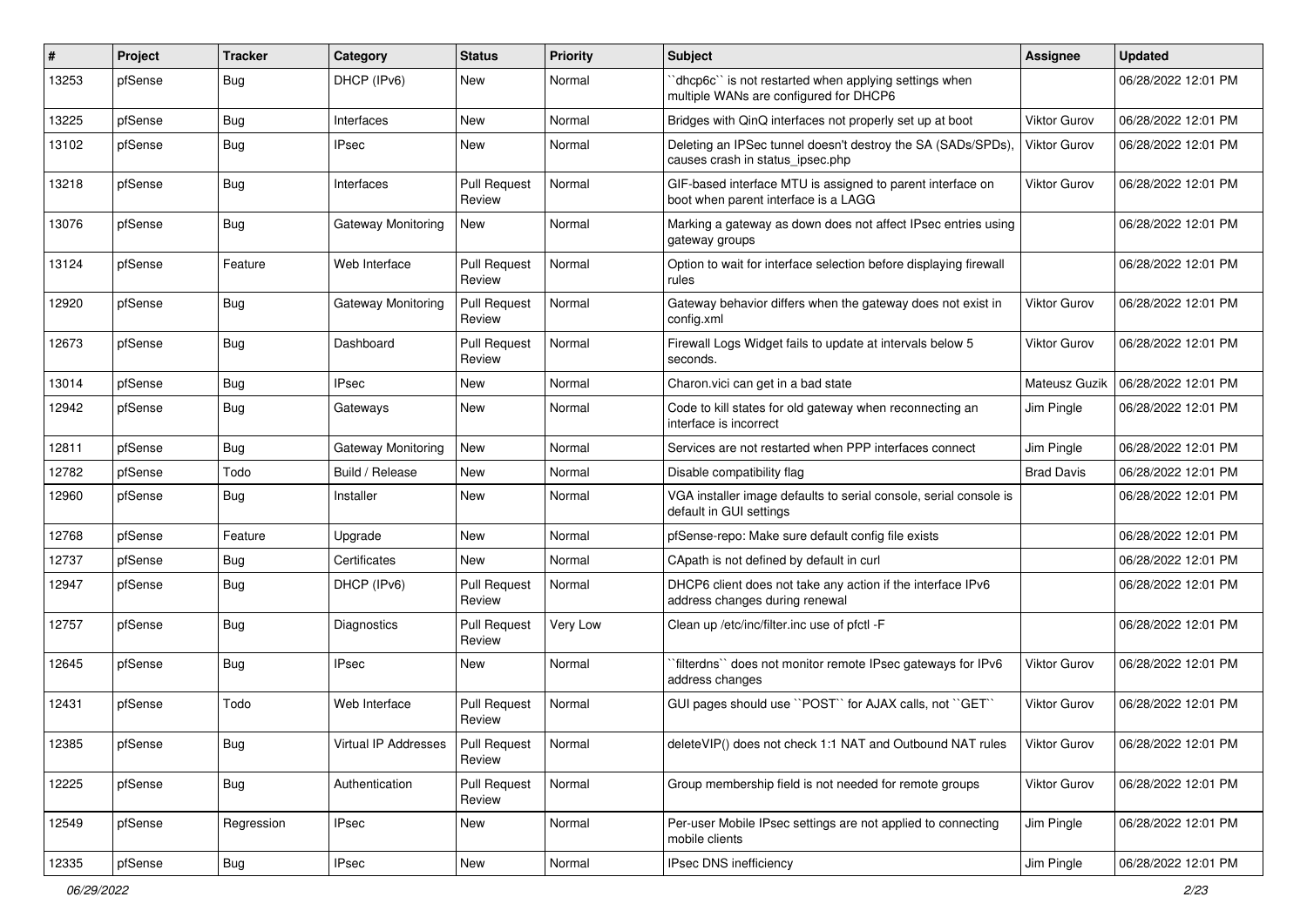| $\#$  | <b>Project</b>      | <b>Tracker</b> | Category              | <b>Status</b>                 | <b>Priority</b> | <b>Subject</b>                                                                                                                                 | <b>Assignee</b>     | <b>Updated</b>      |
|-------|---------------------|----------------|-----------------------|-------------------------------|-----------------|------------------------------------------------------------------------------------------------------------------------------------------------|---------------------|---------------------|
| 12632 | pfSense             | Bug            | Gateways              | New                           | High            | Assigning a /30 WAN IP address at the console does not save<br>the gateway correctly                                                           |                     | 06/28/2022 12:01 PM |
| 12612 | pfSense             | <b>Bug</b>     | <b>DNS Resolver</b>   | <b>New</b>                    | Normal          | DNS Resolver is restarted during every "rc.newwanip" event                                                                                     |                     | 06/28/2022 12:01 PM |
| 12464 | pfSense             | Bug            | Logging               | <b>Pull Request</b><br>Review | Normal          | Syslog Auth messages are sent as Emergency Level                                                                                               |                     | 06/28/2022 12:01 PM |
| 11296 | pfSense             | <b>Bug</b>     | Routing               | New                           | Normal          | Static route targets may still reachable via default route when<br>the gateway they should route through is down                               | Viktor Gurov        | 06/28/2022 12:01 PM |
| 11091 | pfSense             | Bug            | Interfaces            | <b>New</b>                    | Normal          | Interfaces set as disabled in the configuration have an UP<br>status in the operating system at boot                                           | <b>Viktor Gurov</b> | 06/28/2022 12:01 PM |
| 3132  | pfSense             | <b>Bug</b>     | Gateway Monitoring    | In Progress                   | Normal          | Gateway events for IPv6 affect IPv4 services and vice versa                                                                                    | <b>Viktor Gurov</b> | 06/28/2022 12:01 PM |
| 11877 | pfSense             | Bug            | Web Interface         | <b>Pull Request</b><br>Review | Very Low        | Labels and description dissapear in firewall schedule edit.php                                                                                 | <b>Viktor Gurov</b> | 06/28/2022 12:01 PM |
| 11570 | pfSense             | Regression     | Gateways              | <b>Pull Request</b><br>Review | Normal          | Gateway monitoring services is not always restarted on<br>interface events, which may prevent a WAN from recovering<br>back to an online state | Viktor Gurov        | 06/28/2022 12:01 PM |
| 11545 | pfSense             | Regression     | Interfaces            | Feedback                      | Normal          | Primary interface address is not always used when VIPs are<br>present                                                                          | Reid<br>Linnemann   | 06/28/2022 12:01 PM |
| 12079 | pfSense             | <b>Bug</b>     | <b>IGMP Proxy</b>     | New                           | Normal          | IGMPProxy: kernel panic, Sleeping thread owns a<br>non-sleepable lock                                                                          | Mateusz Guzik       | 06/28/2022 12:01 PM |
| 7996  | pfSense             | <b>Bug</b>     | Web Interface         | <b>Pull Request</b><br>Review | Very Low        | Unnecessary link tag in login page                                                                                                             | Marcos<br>Mendoza   | 06/28/2022 12:01 PM |
| 11539 | pfSense             | <b>Bug</b>     | <b>IPsec</b>          | Feedback                      | Normal          | Mobile IPsec "split include" value of 0.0.0.0/0 causes some<br>clients to fail                                                                 | Jim Pingle          | 06/28/2022 12:01 PM |
| 9887  | pfSense             | <b>Bug</b>     | Rules / NAT           | New                           | Low             | Rule separator positions change when deleting multiple rules                                                                                   |                     | 06/28/2022 12:01 PM |
| 1831  | pfSense             | Feature        | Captive Portal        | New                           | Normal          | Captive portal IPv6 support                                                                                                                    | Reid<br>Linnemann   | 06/28/2022 12:01 PM |
| 13311 | pfSense Docs        | New Content    | Troubleshooting       | New                           | High            | Add troubleshooting tips for ZFS boot issues                                                                                                   |                     | 06/28/2022 11:04 AM |
| 13309 | pfSense<br>Packages | <b>Bug</b>     | Cron                  | Feedback                      | Normal          | Cron validation prevents special strings such as @reboot                                                                                       | <b>Jim Pingle</b>   | 06/28/2022 08:22 AM |
| 13290 | pfSense             | Regression     | <b>Captive Portal</b> | Feedback                      | Normal          | My PfSense version 2.7 is returning the error "dummynet bad"<br>switch 21" every time I activate my Captive Portals (7).                       |                     | 06/27/2022 10:19 PM |
| 13306 | pfSense<br>Packages | Todo           | Nut                   | New                           | Normal          | Update NUT to version 2.8.0 to match FreeBSD Packages                                                                                          | Denny Page          | 06/27/2022 10:45 AM |
| 13305 | pfSense             | Feature        | Certificates          | New                           | Normal          | Certificate Revocation page should show expiration date                                                                                        |                     | 06/27/2022 10:26 AM |
| 12770 | pfSense Docs        | Todo           | <b>Firewall Rules</b> | <b>Pull Request</b><br>Review | Normal          | Feedback on Firewall — Configuring firewall rules                                                                                              |                     | 06/27/2022 07:42 AM |
| 11626 | pfSense Plus        | <b>Bug</b>     | Authentication        | <b>New</b>                    | Normal          | Google LDAP connection failed due to lack of SNI for TLS 1.3                                                                                   | Luiz Souza          | 06/27/2022 07:23 AM |
| 12466 | pfSense             | Feature        | OpenVPN               | <b>New</b>                    | Very Low        | Option to Disable Renegotiation timer in OpenVPN Server                                                                                        |                     | 06/27/2022 07:22 AM |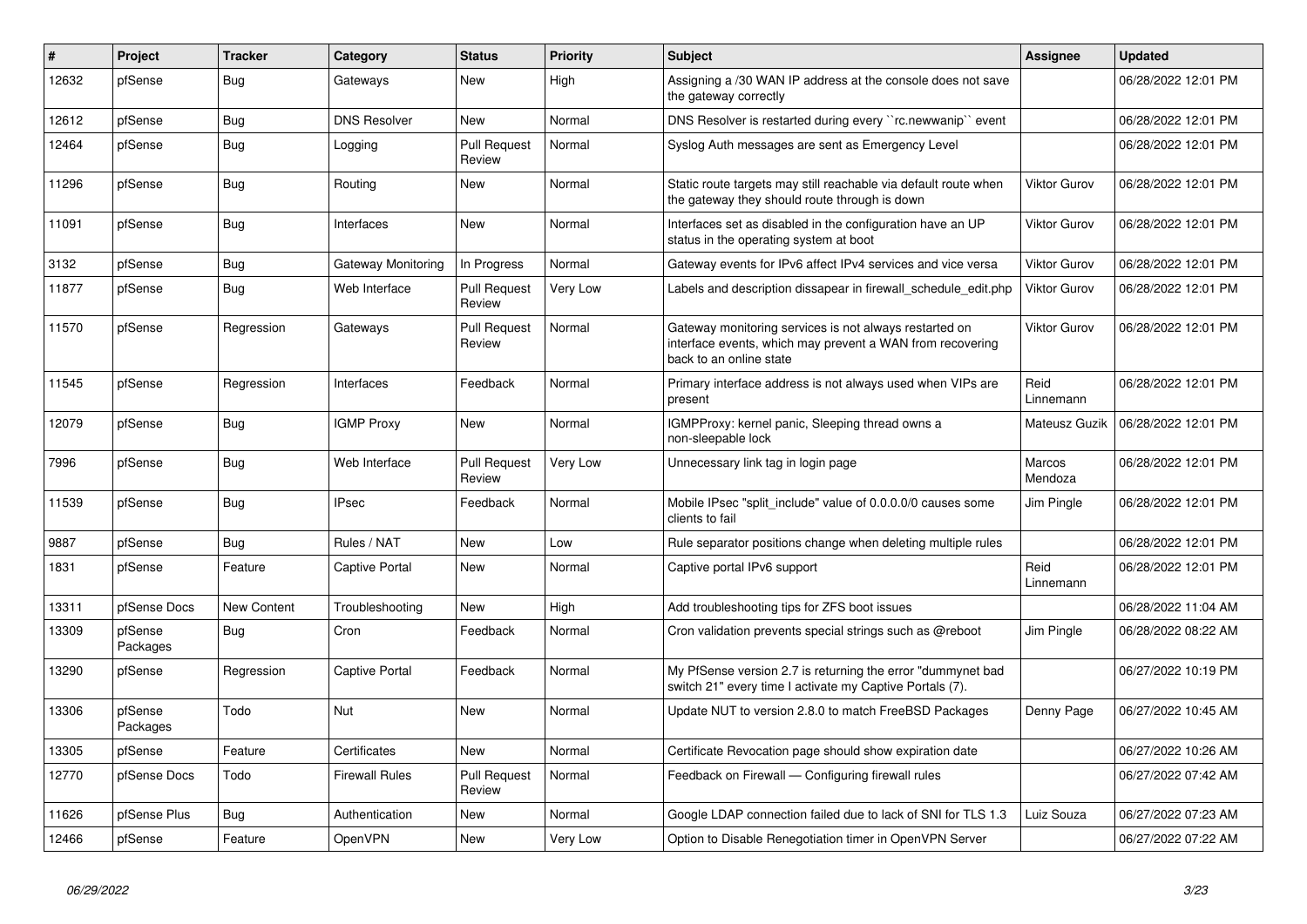| #     | Project             | <b>Tracker</b>     | Category                 | <b>Status</b>                 | <b>Priority</b> | <b>Subject</b>                                                                                                       | <b>Assignee</b>     | <b>Updated</b>      |
|-------|---------------------|--------------------|--------------------------|-------------------------------|-----------------|----------------------------------------------------------------------------------------------------------------------|---------------------|---------------------|
| 13261 | pfSense<br>Packages | Bug                | sudo                     | Feedback                      | Normal          | Input validation rejects empty "sudo" command list, but GUI<br>text says it can be empty                             | Christopher<br>Cope | 06/27/2022 07:19 AM |
| 13270 | pfSense Docs        | <b>New Content</b> | OpenVPN                  | <b>Pull Request</b><br>Review | Normal          | OpenVPN client gateway is incorrect when the server does not<br>push routes                                          | Marcos<br>Mendoza   | 06/26/2022 12:54 PM |
| 8207  | pfSense             | <b>Bug</b>         | <b>Operating System</b>  | New                           | Normal          | 2.4 cannot boot as a Xen VM with more than 7 NICs                                                                    |                     | 06/25/2022 05:42 PM |
| 9626  | pfSense             | Bug                | Web Interface            | New                           | Normal          | When deny write permission is assigned to a user, there is no<br>error feedback if the user tries to write something |                     | 06/25/2022 05:41 PM |
| 12546 | pfSense Plus        | Feature            | Authentication           | <b>New</b>                    | Normal          | Add 2FA Support to pfSense Plus Local Database<br>Authentication                                                     |                     | 06/25/2022 05:30 PM |
| 13003 | pfSense             | Bug                | Hardware / Drivers       | <b>New</b>                    | Normal          | Malicious Driver Detection event on ixl driver                                                                       |                     | 06/25/2022 05:00 PM |
| 11572 | pfSense<br>Packages | Bug                | pfBlockerNG              | New                           | High            | Auto created firewall rules have IPv4 as protocol only - even for<br>IPv6 lists.                                     |                     | 06/25/2022 10:59 AM |
| 13296 | pfSense             | Feature            | DHCP (IPv6)              | New                           | Normal          | Add support for DHCP6 OPTION_PD_EXCLUDE (RFC 6603)                                                                   |                     | 06/24/2022 10:10 PM |
| 13297 | pfSense             | Feature            | Routing                  | New                           | Normal          | Support for Gateway Groups as Static Route destinations                                                              |                     | 06/24/2022 07:41 AM |
| 8454  | pfSense<br>Packages | Bug                | arpwatch                 | New                           | Very Low        | Arpwatch package break email notifications from other sources                                                        |                     | 06/23/2022 07:49 PM |
| 13294 | pfSense             | Feature            | Gateways                 | New                           | Low             | Change gateway name                                                                                                  |                     | 06/22/2022 06:07 PM |
| 13293 | pfSense             | Feature            | OpenVPN                  | New                           | Normal          | Option to set auth-gen-token in OpenVPN GUI                                                                          |                     | 06/21/2022 02:35 PM |
| 13292 | pfSense<br>Packages | Feature            | <b>ACME</b>              | New                           | Normal          | Separator                                                                                                            |                     | 06/21/2022 12:06 PM |
| 13291 | pfSense Docs        | Todo               | Configuration            | New                           | Low             | Notification documentation                                                                                           |                     | 06/21/2022 10:22 AM |
| 10352 | pfSense             | Bug                | Authentication           | New                           | Very Low        | RADIUS authentication fails with MSCHAPv1 or MSCHAPv2<br>when passwords contain international characters             |                     | 06/20/2022 04:04 PM |
| 13288 | pfSense             | Bug                | Configuration<br>Backend | New                           | Normal          | Encode FreeRADIUS Custom Options                                                                                     |                     | 06/20/2022 10:36 AM |
| 13287 | pfSense             | Feature            | Configuration<br>Backend | New                           | Normal          | Encode OpenVPN Custom Options                                                                                        |                     | 06/20/2022 10:33 AM |
| 5413  | pfSense             | Bug                | <b>DNS Resolver</b>      | Confirmed                     | High            | Incorrect Handling of Unbound Resolver [service restarts,<br>cache loss, DNS service interruption]                   |                     | 06/19/2022 11:11 PM |
| 12982 | pfSense<br>Packages | Bug                | FreeRADIUS               | New                           | Normal          | FreeRadius RadReply table entries missing from pf                                                                    |                     | 06/19/2022 05:38 PM |
| 13284 | pfSense<br>Packages | Feature            | FreeRADIUS               | New                           | Normal          | Option to define "Issuer" in OPT configuration.                                                                      | Jakob<br>Nordgarden | 06/19/2022 12:10 PM |
| 13280 | pfSense             | <b>Bug</b>         | Unknown                  | New                           | Normal          | Entries duplicated in /boot/loader.conf                                                                              |                     | 06/19/2022 11:11 AM |
| 9296  | pfSense             | <b>Bug</b>         | Aliases / Tables         | Confirmed                     | Low             | Alias content is sometimes incomplete when mixing FQDN and<br>IP address                                             | Reid<br>Linnemann   | 06/18/2022 03:12 PM |
| 13282 | pfSense Plus        | Bug                | Aliases / Tables         | New                           | Normal          | FQDN Aliases Break if an Invalid Domain is Present in the<br>Chain                                                   | Reid<br>Linnemann   | 06/18/2022 03:12 PM |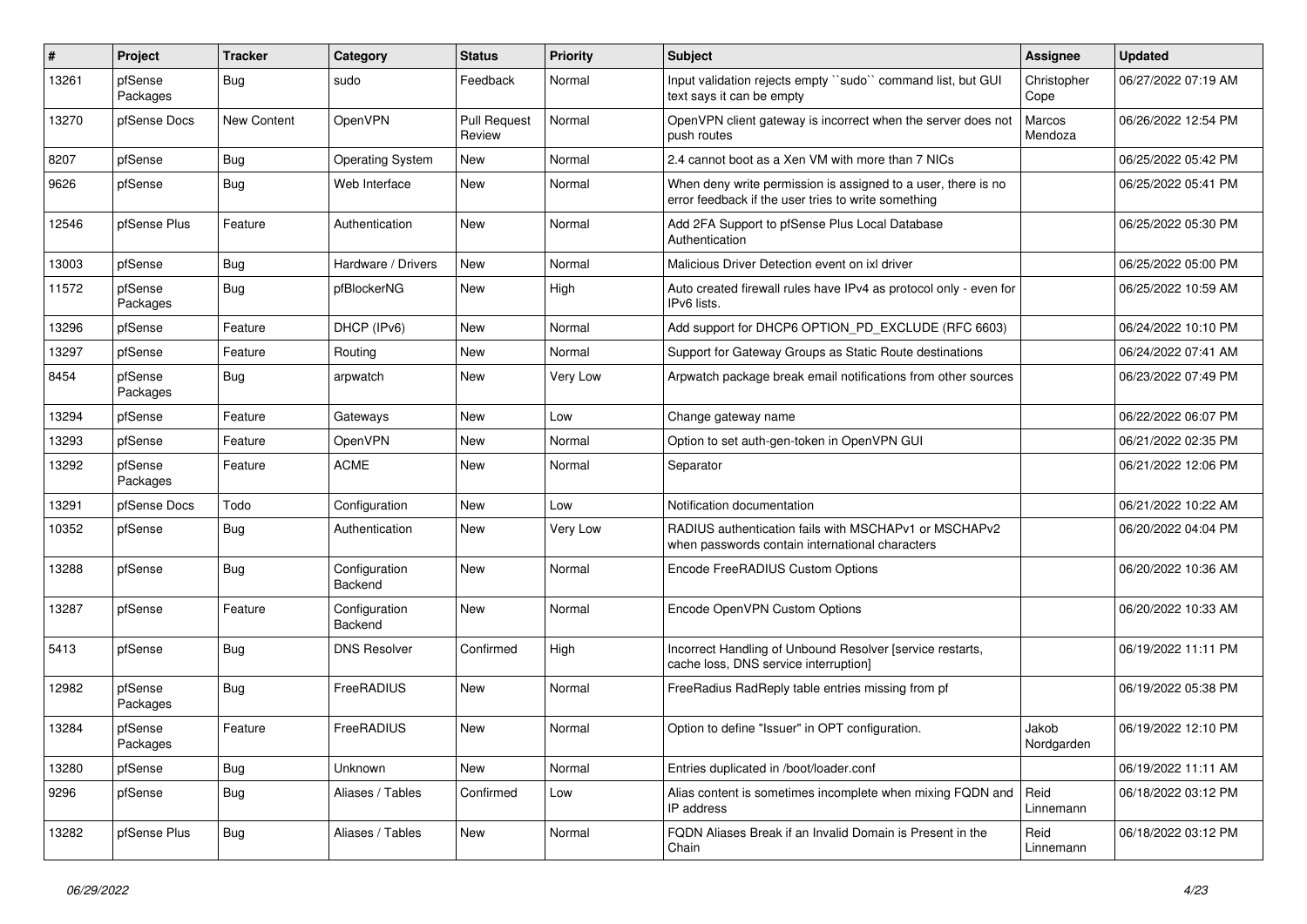| $\sharp$ | Project             | <b>Tracker</b> | Category                        | <b>Status</b>    | <b>Priority</b> | <b>Subject</b>                                                                                  | Assignee          | <b>Updated</b>      |
|----------|---------------------|----------------|---------------------------------|------------------|-----------------|-------------------------------------------------------------------------------------------------|-------------------|---------------------|
| 13279    | pfSense             | Bug            | Interfaces                      | New              | Normal          | DHCP config override affects Gateway installation.                                              |                   | 06/17/2022 07:25 AM |
| 13167    | pfSense             | <b>Bug</b>     | Dynamic DNS                     | <b>New</b>       | Normal          | phpDynDNS: DigitalOcean ddns update fails (bad request,<br>invalid character '-' in request id) |                   | 06/16/2022 09:30 PM |
| 13277    | pfSense             | Bug            | <b>IGMP Proxy</b>               | New              | Normal          | <b>IGMP Proxy webConfigurator Page Always Produces Error</b>                                    |                   | 06/16/2022 07:50 PM |
| 13276    | pfSense             | Bug            | <b>IGMP Proxy</b>               | <b>New</b>       | Normal          | IGMP Proxy Error Message for Logging Links to System Log<br>Instead of Routing Log              |                   | 06/16/2022 07:48 PM |
| 13211    | pfSense Docs        | New Content    | OpenVPN                         | Feedback         | Normal          | OpenVPN DCO Documentation                                                                       | Jim Pingle        | 06/15/2022 10:42 AM |
| 13273    | pfSense             | <b>Bug</b>     | DHCP (IPv4)                     | New              | Normal          | dhclient can use conflicting recorded leases                                                    |                   | 06/14/2022 11:07 AM |
| 13180    | pfSense<br>Packages | <b>Bug</b>     | pfBlockerNG                     | New              | High            | High CPU Utilization with pfb_filter <sup>[]</sup> since PfBlockerNG update<br>to devel 3.1.0 4 |                   | 06/14/2022 08:00 AM |
| 13156    | pfSense<br>Packages | Regression     | pfBlockerNG                     | <b>New</b>       | Normal          | pfBlockerNG IP block stats do not work                                                          |                   | 06/13/2022 08:16 PM |
| 13268    | pfSense             | Todo           | Console Menu                    | Ready To<br>Test | Normal          | columns don't align nicely in console with medium-long<br>interface names                       |                   | 06/12/2022 10:32 PM |
| 13267    | pfSense             | <b>Bug</b>     | OpenVPN                         | New              | Normal          | dpinger continues to run on OpenVPN gateway after OpenVPN<br>service is stopped.                |                   | 06/12/2022 02:49 PM |
| 13074    | pfSense Plus        | <b>Bug</b>     | Cryptographic<br>Modules        | <b>New</b>       | Normal          | AES-GCM with SafeXcel on Netgate 2100 causes MBUF<br>overload                                   |                   | 06/12/2022 11:14 AM |
| 13252    | pfSense             | Bug            | Upgrade                         | New              | Normal          | reduce frequency of php-fpm socket connection attempts from<br>check reload status              |                   | 06/12/2022 11:11 AM |
| 13206    | pfSense Plus        | Bug            | Hardware / Drivers              | New              | Normal          | SG-3100 LED GPIO hangs                                                                          |                   | 06/11/2022 07:01 PM |
| 13256    | pfSense             | Feature        | DHCP (IPv4)                     | New              | Normal          | Better handling of duplicate IPs in static DHCP assignments                                     |                   | 06/11/2022 04:51 PM |
| 13264    | pfSense             | Feature        | <b>IPsec</b>                    | <b>New</b>       | Normal          | IPSec Phase2 select multiple PFS key groups                                                     |                   | 06/10/2022 04:29 PM |
| 13263    | pfSense             | <b>Bug</b>     | DHCP (IPv4)                     | New              | Low             | Deleting a static DHCP entry when the related IP is not in the<br>arp table spams the log       |                   | 06/10/2022 11:18 AM |
| 10446    | pfSense             | Feature        | Rules / NAT                     | <b>New</b>       | Very Low        | VIP address is not shown in firewall rules                                                      |                   | 06/09/2022 02:07 PM |
| 13260    | pfSense             | Feature        | Authentication                  | New              | Normal          | Add support for OpenVPN static-challenge                                                        |                   | 06/09/2022 02:04 PM |
| 13255    | pfSense<br>Packages | Todo           | OpenVPN Client<br>Export        | <b>New</b>       | Normal          | Set PKCS#12 algorithm when exporting OpenVPN ZIP or<br>Windows bundles                          | <b>Jim Pingle</b> | 06/08/2022 10:37 AM |
| 13088    | pfSense             | Bug            | OpenVPN                         | New              | Normal          | OpenVPN Client Overrides: properly hide/show form fields                                        | Jim Pingle        | 06/08/2022 09:15 AM |
| 10436    | pfSense<br>Packages | <b>Bug</b>     | softflowd                       | New              | Normal          | softflowd no longer sends flow data after upgrade ( $v0.9.9$ 1 -><br>v1.0.0                     |                   | 06/07/2022 12:25 AM |
| 12963    | pfSense<br>Packages | Feature        | Nmap                            | Feedback         | Normal          | Run nmap scans in the background                                                                | Jim Pingle        | 06/06/2022 06:55 PM |
| 12878    | pfSense             | Bug            | <b>Traffic Shaper</b><br>(ALTQ) | Incomplete       | Normal          | Traffic shaping by interface, route queue bandwidth inbound,<br>out by a large factor.          |                   | 06/06/2022 07:03 AM |
| 13249    | pfSense             | <b>Bug</b>     | Console Menu                    | <b>New</b>       | Normal          | Running playback comands multiple times results in PHP error                                    |                   | 06/06/2022 07:02 AM |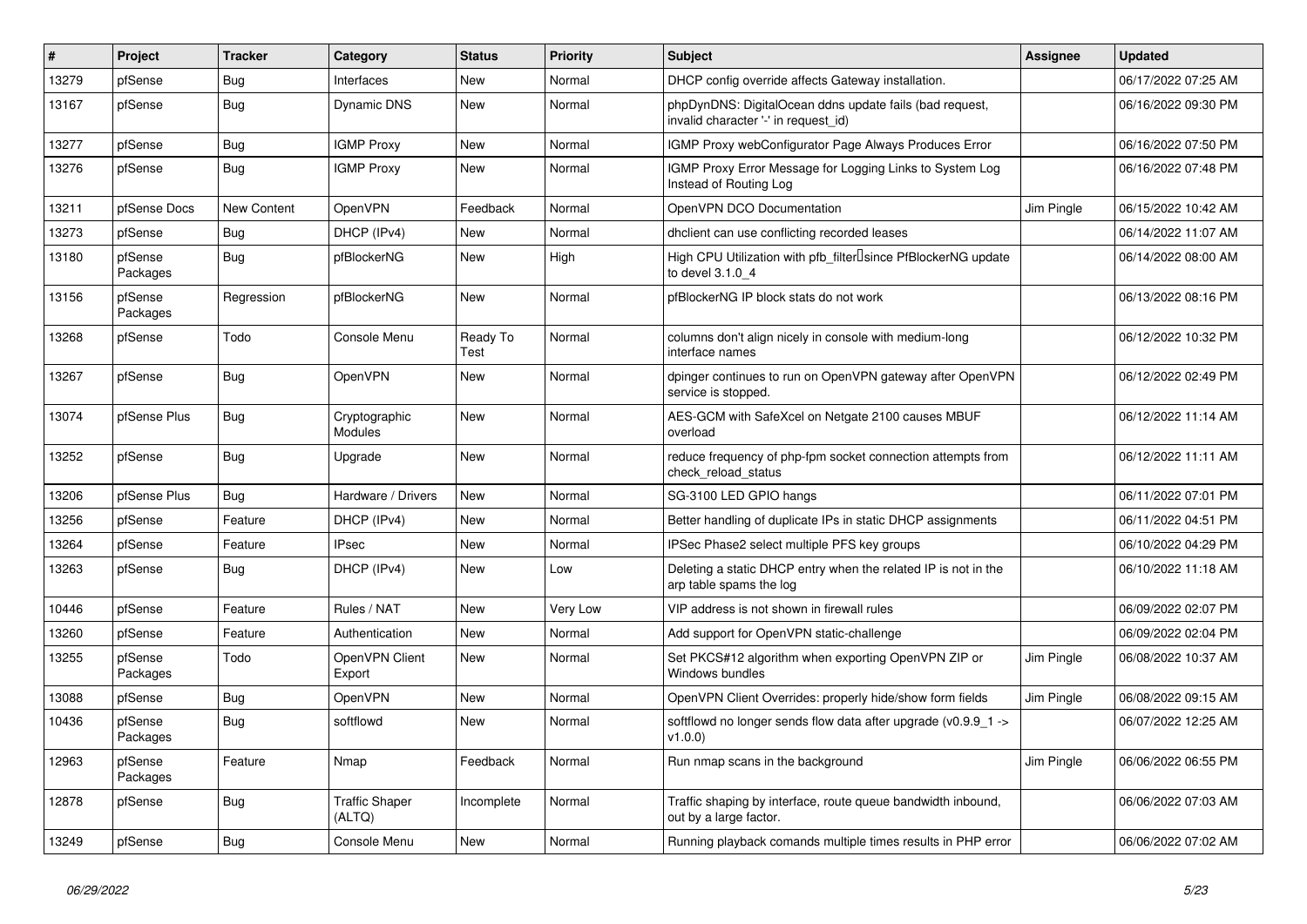| #     | Project             | <b>Tracker</b> | Category               | <b>Status</b> | <b>Priority</b> | Subject                                                                                            | <b>Assignee</b>       | <b>Updated</b>      |
|-------|---------------------|----------------|------------------------|---------------|-----------------|----------------------------------------------------------------------------------------------------|-----------------------|---------------------|
| 13248 | pfSense             | Regression     | DHCP (IPv6)            | New           | Normal          | IPv6 Router Advertisements runs when config.xml does not<br>contain an entry for the interface     |                       | 06/05/2022 07:44 PM |
| 13247 | pfSense<br>Packages | <b>Bug</b>     | open-vm-tools          | New           | Low             | Open-VM-Tools service actions do not work                                                          |                       | 06/05/2022 07:09 PM |
| 13246 | pfSense<br>Packages | Feature        | iperf                  | New           | Normal          | iperf3 service controls do not work                                                                |                       | 06/05/2022 06:51 PM |
| 12974 | pfSense Plus        | Bug            | Installer              | New           | Normal          | Typing anything into 1100/2100 recovery installer causes<br>process to stop                        |                       | 06/05/2022 04:10 PM |
| 12821 | pfSense             | Regression     | Hardware / Drivers     | Confirmed     | Normal          | Intel e1000 driver (em & igb) cannot pass VLAN0 tagged<br>packets                                  |                       | 06/05/2022 08:23 AM |
| 13244 | pfSense             | Feature        | Web Interface          | New           | Normal          | Add help text under Timezone settings in the GUI                                                   |                       | 06/03/2022 01:00 PM |
| 13242 | pfSense             | Feature        | Gateway Monitoring     | New           | Normal          | Enhancements to static route creation/deletion for dpinger<br>monitor IPs                          |                       | 06/03/2022 11:20 AM |
| 12095 | pfSense             | Bug            | Authentication         | New           | Normal          | Memory leak in pcscd                                                                               |                       | 06/01/2022 01:01 PM |
| 13237 | pfSense             | Bug            | DHCP (IPv6)            | New           | Normal          | dhcp6c script cannot be executed safely                                                            |                       | 06/01/2022 11:20 AM |
| 13236 | pfSense Docs        | Todo           | Products               | <b>New</b>    | Normal          | Document link speed limitations with igc and ix on 6100/4100                                       |                       | 05/31/2022 05:53 PM |
| 13215 | pfSense             | Bug            | Captive Portal         | Assigned      | Normal          | Allowed MAC/IP/Hostname traffic counts for authorized users                                        | Reid<br>Linnemann     | 05/31/2022 05:31 PM |
| 13233 | pfSense Plus        | Bug            | OpenVPN                | Feedback      | Normal          | OpenVPN DCO connection fails with Auth Digest Algorithm set<br>to SHA512                           |                       | 05/31/2022 03:39 PM |
| 12756 | pfSense Docs        | Todo           | WireGuard              | New           | Normal          | Feedback on pfSense Configuration Recipes - WireGuard<br>Remote Access VPN Configuration Example   | Christian<br>McDonald | 05/31/2022 11:42 AM |
| 13205 | pfSense Docs        | New Content    | Backup / Restore       | Feedback      | Normal          | <b>ZFS Boot Environment documentation</b>                                                          | Christian<br>McDonald | 05/31/2022 10:55 AM |
| 10818 | pfSense<br>Packages | Feature        | New Package<br>Request | New           | Normal          | <b>UDP Broadcast Relay</b>                                                                         |                       | 05/31/2022 02:13 AM |
| 10242 | pfSense<br>Packages | Feature        | New Package<br>Request | New           | Normal          | E2guardian Web filtering package                                                                   | Viktor Gurov          | 05/30/2022 10:40 AM |
| 13226 | pfSense             | Bug            | <b>Captive Portal</b>  | Confirmed     | Normal          | Captive Portal doesn't disconnect established OpenVPN link                                         | Reid<br>Linnemann     | 05/30/2022 10:38 AM |
| 12534 | pfSense Plus        | Feature        | Hardware / Drivers     | New           | Normal          | Generate a ISO Image for Remote Restore of pfSense Plus on<br>the XG-1537 and 1541 units with IPMI |                       | 05/30/2022 10:28 AM |
| 12877 | pfSense             | Bug            | Dynamic DNS            | Feedback      | Normal          | Cloudflare DynDNS fails to update more than two addresses                                          |                       | 05/29/2022 06:56 PM |
| 8173  | pfSense             | Feature        | Interfaces             | New           | Normal          | dhcp6c - RAW Options                                                                               |                       | 05/29/2022 05:34 PM |
| 12875 | pfSense             | <b>Bug</b>     | Package System         | New           | Normal          | Import zabbix-agent6 and zabbix-proxy6 from FreeBSD Ports                                          |                       | 05/28/2022 06:50 PM |
| 12658 | pfSense<br>Packages | Feature        | darkstat               | New           | Normal          | Adding prometheus metrics to darkstat                                                              |                       | 05/27/2022 09:44 PM |
| 13229 | pfSense Docs        | Todo           | Captive Portal         | Feedback      | Normal          | Update documentation for IPFW to PF transition for Limiters<br>and Captive Portal                  | Jim Pingle            | 05/27/2022 03:04 PM |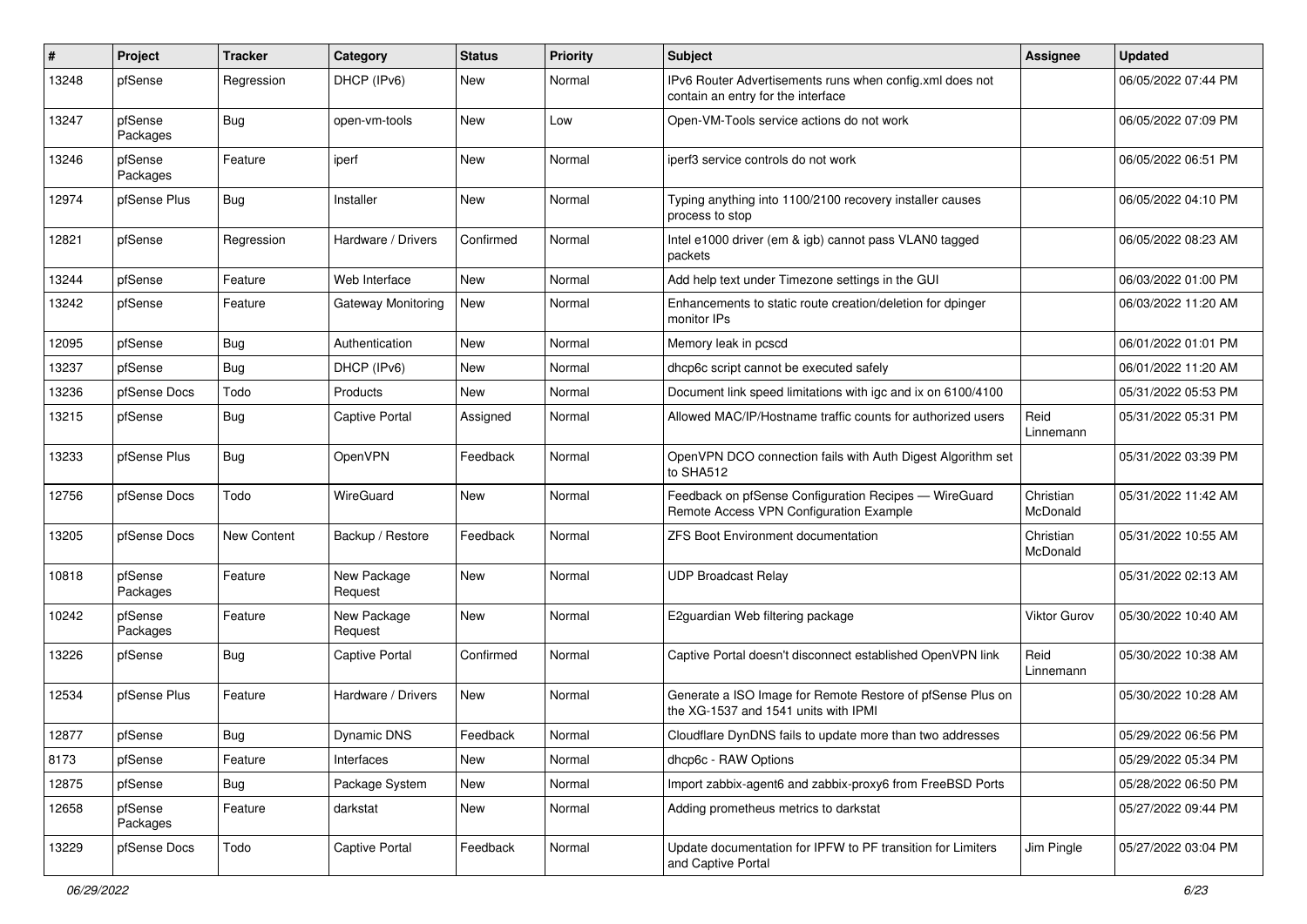| #     | Project             | <b>Tracker</b> | Category              | <b>Status</b>                 | Priority       | Subject                                                                                                      | <b>Assignee</b>      | <b>Updated</b>      |
|-------|---------------------|----------------|-----------------------|-------------------------------|----------------|--------------------------------------------------------------------------------------------------------------|----------------------|---------------------|
| 13223 | pfSense Docs        | New Content    | Routing / Gateways    | Feedback                      | Normal         | Document new gateway state killing behavior                                                                  | Jim Pingle           | 05/27/2022 01:59 PM |
| 13227 | pfSense             | Feature        | <b>IPsec</b>          | New                           | High           | Enable IPSec Virtual IP Pool assignment by Radius for Mobile<br>Users - SIMPLE FIX                           |                      | 05/27/2022 10:15 AM |
| 13224 | pfSense             | <b>Bug</b>     | Notifications         | New                           | Normal         | Email notification flood when UPS (NUT) and WAN send<br>notifications                                        |                      | 05/27/2022 01:58 AM |
| 13222 | pfSense             | <b>Bug</b>     | UPnP/NAT-PMP          | New                           | Normal         | CARP IP does not listen for NAT-PMP packets                                                                  |                      | 05/26/2022 02:28 PM |
| 13220 | pfSense             | Feature        | <b>Captive Portal</b> | New                           | Very Low       | Voucher per-roll bandwidth restrictions and traffic quotas                                                   |                      | 05/26/2022 08:16 AM |
| 13219 | pfSense             | Feature        | <b>Captive Portal</b> | New                           | Very Low       | Enable/Disable single voucher roll                                                                           |                      | 05/26/2022 08:14 AM |
| 13217 | pfSense             | <b>Bug</b>     | DHCP (IPv4)           | <b>New</b>                    | Normal         | dhclient using default pid file location which does not exist                                                | <b>Viktor Gurov</b>  | 05/26/2022 08:09 AM |
| 13214 | pfSense<br>Packages | <b>Bug</b>     | node exporter         | <b>Pull Request</b><br>Review | Normal-package | AttributeError: 'NoneType' object has no attribute 'text'                                                    | lan Grindley         | 05/25/2022 08:20 AM |
| 9536  | pfSense             | Feature        | DHCP (IPv6)           | New                           | Normal         | Support dynamic prefix in DHCPv6 Server                                                                      |                      | 05/25/2022 04:27 AM |
| 13209 | pfSense<br>Packages | Bug            | pfBlockerNG           | <b>New</b>                    | Low            | Parsing Filter log by pfBlockerNG creates IP Block log with<br>Source/Destination mixed up or wrong Direcion | <b>Viktor Gurov</b>  | 05/25/2022 03:50 AM |
| 12796 | pfSense             | <b>Bug</b>     | Upgrade               | Confirmed                     | Normal         | 2.5.2 -> 2.6.0 upgrade segfaults if certain packages are<br>installed.                                       |                      | 05/24/2022 07:43 AM |
| 13207 | pfSense<br>Packages | Feature        | pfBlockerNG           | New                           | Normal         | The feed column on the Alerts page is confusing                                                              |                      | 05/24/2022 04:56 AM |
| 13202 | pfSense<br>Packages | <b>Bug</b>     | pfBlockerNG           | New                           | Normal         | Missing Protocols on IP Feed Groups Advanced<br>Inbound/Outbound Firewall Rule settings                      |                      | 05/23/2022 08:58 AM |
| 13201 | pfSense<br>Packages | Feature        | pfBlockerNG           | New                           | Normal         | Add FireHol Security IP Feeds                                                                                |                      | 05/23/2022 06:34 AM |
| 13200 | pfSense<br>Packages | Feature        | pfBlockerNG           | New                           | Normal         | Custom DNS Servers for Alert settings                                                                        |                      | 05/23/2022 06:16 AM |
| 13196 | pfSense<br>Packages | Feature        | pfBlockerNG           | New                           | Normal         | remove NoVirusThanks feed                                                                                    |                      | 05/23/2022 06:05 AM |
| 13198 | pfSense<br>Packages | Feature        | pfBlockerNG           | <b>New</b>                    | Normal         | Dark Theme Styling issues - Alerts White bar                                                                 |                      | 05/23/2022 06:05 AM |
| 13199 | pfSense<br>Packages | Feature        | pfBlockerNG           | New                           | Normal         | Feed groups should not have the first listing in the group bar                                               |                      | 05/23/2022 06:03 AM |
| 13197 | pfSense<br>Packages | Feature        | pfBlockerNG           | New                           | Normal         | Put a Single donation link and a proper patreon lin in the<br>pfBlocker Support Banner / Widget              |                      | 05/23/2022 05:35 AM |
| 13195 | pfSense<br>Packages | Feature        | pfBlockerNG           | New                           | Normal         | Dedicated website for Feed mangement - Community Driven                                                      |                      | 05/23/2022 05:22 AM |
| 13194 | pfSense<br>Packages | Bug            | pfBlockerNG           | New                           | Normal         | Remove dead Malc0de feed                                                                                     |                      | 05/23/2022 05:16 AM |
| 4451  | pfSense             | Bug            | DHCP (IPv4)           | New                           | Low            | Status DHCP Leases shows double entries for static entries<br>without IP address                             | <b>Phillip Davis</b> | 05/21/2022 04:55 PM |
| 13187 | pfSense             | Documentation  | Upgrade               | New                           | Normal         | Azure Frequently asked questions                                                                             |                      | 05/20/2022 06:52 AM |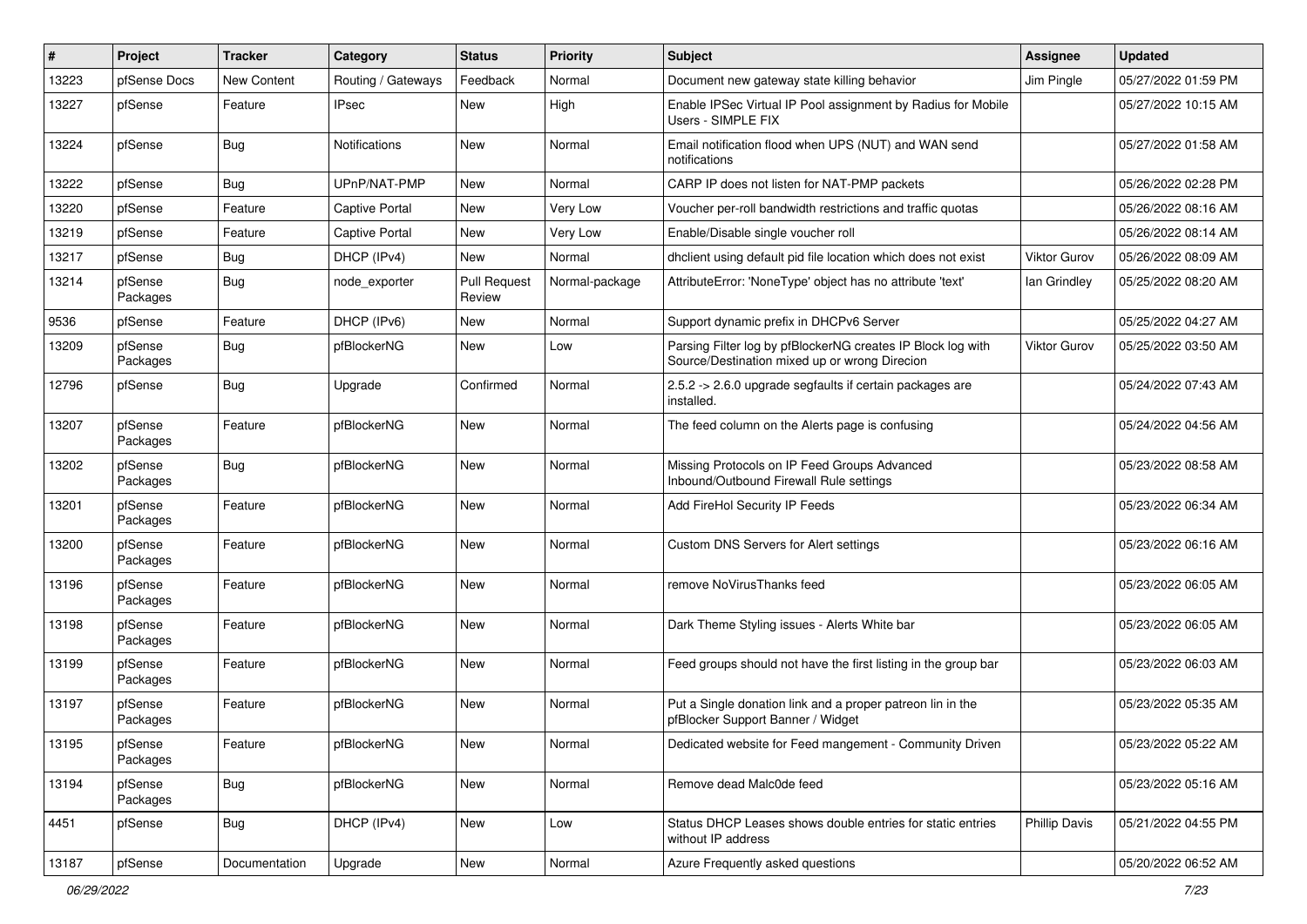| #     | Project             | <b>Tracker</b> | Category                            | <b>Status</b>                 | <b>Priority</b> | Subject                                                                                                                                | <b>Assignee</b>       | <b>Updated</b>      |
|-------|---------------------|----------------|-------------------------------------|-------------------------------|-----------------|----------------------------------------------------------------------------------------------------------------------------------------|-----------------------|---------------------|
| 13179 | pfSense<br>Packages | Feature        | pfBlockerNG                         | New                           | High            | Search based on CIDR                                                                                                                   |                       | 05/17/2022 09:45 AM |
| 9123  | pfSense             | Bug            | Interfaces                          | Feedback                      | Very High       | Adding/configuring vlan on ixl-devices causes ag add macvlan<br>err -53, ag error 14                                                   | Luiz Souza            | 05/16/2022 07:57 AM |
| 13168 | pfSense             | Feature        | Dashboard                           | New                           | Low             | Multiple Dashboard views for a single user                                                                                             |                       | 05/16/2022 07:53 AM |
| 9295  | pfSense             | <b>Bug</b>     | PPPoE Server                        | New                           | Very High       | IPv6 PD does not work with PPPOE (Server & Client)                                                                                     |                       | 05/15/2022 10:53 AM |
| 13115 | pfSense<br>Packages | Bug            | WireGuard                           | Feedback                      | Normal          | WireGuard panic due to KBI changes in ""udp_tun_func_t()"                                                                              | Christian<br>McDonald | 05/15/2022 10:47 AM |
| 13165 | pfSense             | Feature        | Dashboard                           | <b>Pull Request</b><br>Review | Normal          | Feat: live update for Services dashboard widget                                                                                        |                       | 05/15/2022 01:48 AM |
| 13158 | pfSense             | <b>Bug</b>     | Web Interface                       | New                           | Normal          | Input validation error when applying limiter changes                                                                                   |                       | 05/14/2022 05:32 PM |
| 13159 | pfSense             | Todo           | Web Interface                       | New                           | Very Low        | Decrease distance between img-buttons in webGUI to<br>eliminate mistake entry                                                          |                       | 05/14/2022 06:52 AM |
| 13161 | pfSense             | Feature        | Web Interface                       | New                           | Very Low        | FLASH PORT'S LED button, to help quickly find port that need<br>to be connected to patch&cable                                         |                       | 05/14/2022 06:35 AM |
| 13160 | pfSense<br>Packages | Feature        | Status Monitoring                   | <b>Pull Request</b><br>Review | Normal          | Option to sort monitoring graph views                                                                                                  |                       | 05/13/2022 12:06 PM |
| 9024  | pfSense             | <b>Bug</b>     | <b>Traffic Shaper</b><br>(Limiters) | Feedback                      | Normal          | Ping packet loss under load when using limiters                                                                                        |                       | 05/12/2022 11:55 AM |
| 12354 | pfSense<br>Packages | Todo           | haproxy                             | Feedback                      | High            | Update haproxy-devel to mitigate CVE-2021-40346                                                                                        | Viktor Gurov          | 05/12/2022 08:50 AM |
| 13144 | pfSense             | <b>Bug</b>     | Rules / NAT                         | New                           | Very Low        | Firewall rule entries can get out of sync when entries are<br>deleted while other administrators are editing entries<br>simultaneously |                       | 05/10/2022 07:26 AM |
| 13141 | pfSense<br>Packages | <b>Bug</b>     | squidguard                          | New                           | Normal          | wrong page squidguard block                                                                                                            |                       | 05/09/2022 05:33 PM |
| 13135 | pfSense<br>Packages | Feature        | pfBlockerNG                         | New                           | Normal          | Add dibdot DoH-IP-blocklists feeds                                                                                                     | <b>Viktor Gurov</b>   | 05/08/2022 01:50 AM |
| 12597 | pfSense Docs        | New Content    | Hardware                            | New                           | Normal          | How to reset IPMI settings and password for Netgate<br>appliances                                                                      |                       | 05/07/2022 12:33 PM |
| 13138 | pfSense<br>Packages | Feature        | pfBlockerNG                         | New                           | Normal          | DNS over HTTPS/TLS Blocking should be removed from<br>SafeSearch                                                                       |                       | 05/07/2022 02:52 AM |
| 13137 | pfSense<br>Packages | Feature        | pfBlockerNG                         | New                           | Normal          | ckuethe/doh-blocklist.txt add to DoH feeds                                                                                             |                       | 05/07/2022 02:39 AM |
| 13136 | pfSense<br>Packages | Feature        | pfBlockerNG                         | New                           | Normal          | Add crypt0rr DNS-over-HTTPS (DOH) provider list feeds                                                                                  |                       | 05/07/2022 02:27 AM |
| 13063 | pfSense<br>Packages | Feature        | Cellular                            | <b>Pull Request</b><br>Review | Normal          | Cellular package shall support more modems and NMEA port                                                                               |                       | 05/06/2022 02:38 PM |
| 13053 | pfSense<br>Packages | <b>Bug</b>     | ACME                                | New                           | Normal          | LoopiaAPI error handling                                                                                                               |                       | 05/05/2022 10:58 AM |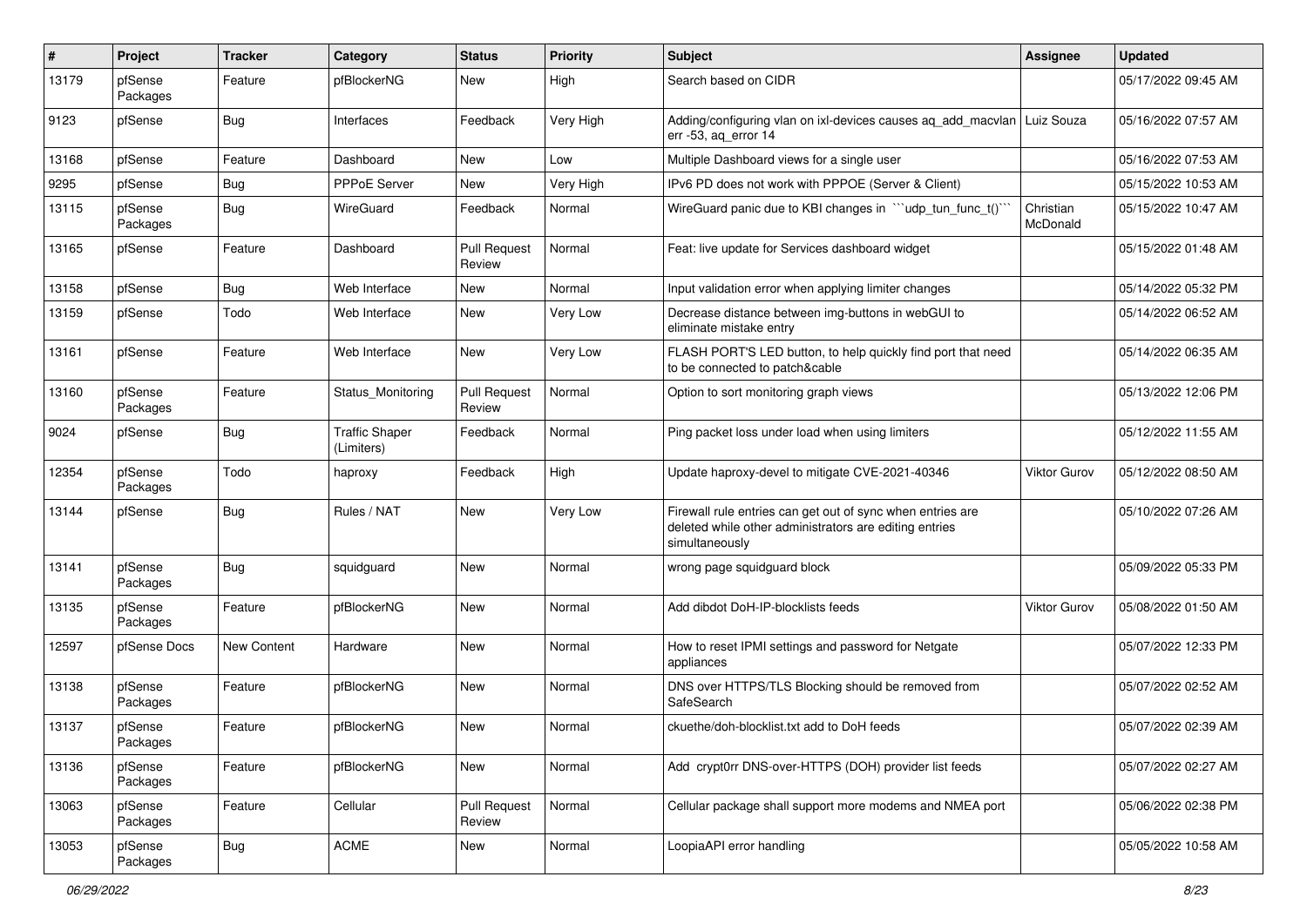| #     | Project             | <b>Tracker</b> | Category                   | <b>Status</b>                 | <b>Priority</b> | <b>Subject</b>                                                                                                                          | <b>Assignee</b>     | <b>Updated</b>      |
|-------|---------------------|----------------|----------------------------|-------------------------------|-----------------|-----------------------------------------------------------------------------------------------------------------------------------------|---------------------|---------------------|
| 13128 | pfSense<br>Packages | Bug            | Zabbix                     | New                           | Normal          | Zabbix Agent 6: HA Server Setup                                                                                                         |                     | 05/05/2022 01:55 AM |
| 13114 | pfSense<br>Packages | <b>Bug</b>     | <b>BIND</b>                | Feedback                      | Normal          | BIND calls rndc in rc stop when named is not running                                                                                    | <b>Stuart Wyatt</b> | 05/04/2022 12:41 PM |
| 13110 | pfSense             | <b>Bug</b>     | CARP                       | <b>New</b>                    | Very Low        | changing CARP VIP address does not update outbound NAT<br>interface IP                                                                  |                     | 05/03/2022 02:52 PM |
| 12747 | pfSense             | Bug            | Logging                    | <b>New</b>                    | Normal          | System log is filled by sshguard                                                                                                        |                     | 05/03/2022 03:08 AM |
| 1819  | pfSense             | <b>Bug</b>     | <b>DNS Resolver</b>        | <b>New</b>                    | Normal          | DNS Resolver Not Registering DHCP Server Specified Domain<br>Name                                                                       | Luiz Souza          | 04/28/2022 01:53 PM |
| 13108 | pfSense Docs        | Todo           | Installation /<br>Upgrades | <b>New</b>                    | Normal          | ZFS filesystem implications                                                                                                             | Jim Pingle          | 04/27/2022 03:18 PM |
| 13098 | pfSense<br>Packages | <b>Bug</b>     | haproxy                    | Feedback                      | Low             | HAProxy Virtual IP broken link under Frontend setup                                                                                     |                     | 04/27/2022 08:35 AM |
| 11693 | pfSense<br>Packages | Bug            | <b>FRR</b>                 | Feedback                      | Normal          | IPv6 static routing fails                                                                                                               | Viktor Gurov        | 04/26/2022 08:50 AM |
| 4500  | pfSense             | <b>Bug</b>     | UPnP/NAT-PMP               | Confirmed                     | Normal          | Some miniupnp port mappings are not displayed in the Status<br>page                                                                     |                     | 04/25/2022 12:49 PM |
| 13095 | pfSense<br>Packages | <b>Bug</b>     | Snort                      | Feedback                      | Normal          | Snort VRT change in Shared Object Rules path name results in<br>failure to extract and update Snort Shared Object Rules when<br>enabled | <b>Bill Meeks</b>   | 04/25/2022 12:22 PM |
| 13096 | pfSense<br>Packages | Feature        | Snort                      | Feedback                      | Normal          | Improve robustness of Snort Rules Update Log size limitation<br>logic                                                                   | <b>Bill Meeks</b>   | 04/25/2022 12:22 PM |
| 13094 | pfSense             | Feature        | Packet Capture             | <b>Pull Request</b><br>Review | Normal          | Allow packet capture filtering in tagged packets                                                                                        | Marcos<br>Mendoza   | 04/24/2022 06:06 PM |
| 13091 | pfSense             | Feature        | <b>OpenVPN</b>             | New                           | Normal          | RFE: Ability to specify the order of OpenVPN Authentication<br>servers                                                                  |                     | 04/22/2022 04:30 PM |
| 13090 | pfSense             | Bug            | <b>OpenVPN</b>             | <b>New</b>                    | Normal          | OpenVPN: do not use legacy deprecated netbios settings                                                                                  | Jim Pingle          | 04/22/2022 11:19 AM |
| 13085 | pfSense             | Feature        | <b>OpenVPN</b>             | <b>Pull Request</b><br>Review | Normal          | OpenVPN: expose NBDD servers in GUI + fix GUI bugs                                                                                      | Jim Pingle          | 04/22/2022 11:09 AM |
| 13089 | pfSense             | Bug            | <b>OpenVPN</b>             | New                           | Normal          | OpenVPN: fix some netbios options were preserved even if teh<br>Netbios option was unchecked                                            | Jim Pingle          | 04/22/2022 11:06 AM |
| 13087 | pfSense             | <b>Bug</b>     | OpenVPN                    | <b>New</b>                    | Normal          | OpenVPN Server: hide WINS servers list when netbios option<br>is unchecked while WINS servers is checked                                |                     | 04/22/2022 10:29 AM |
| 9721  | pfSense<br>Packages | Feature        | Squid                      | Feedback                      | Normal          | add squidclient -h 127.0.0.1 mgr:info output to Diagnostics /<br>Squid and status.php                                                   | Viktor Gurov        | 04/22/2022 02:21 AM |
| 9982  | pfSense<br>Packages | Feature        | Squid                      | Feedback                      | Normal          | basic_Idap_auth TLS connection                                                                                                          | Viktor Gurov        | 04/22/2022 02:21 AM |
| 10450 | pfSense<br>Packages | Bug            | Squid                      | Feedback                      | Normal          | Squid reverse proxy switching peers                                                                                                     | Viktor Gurov        | 04/22/2022 02:21 AM |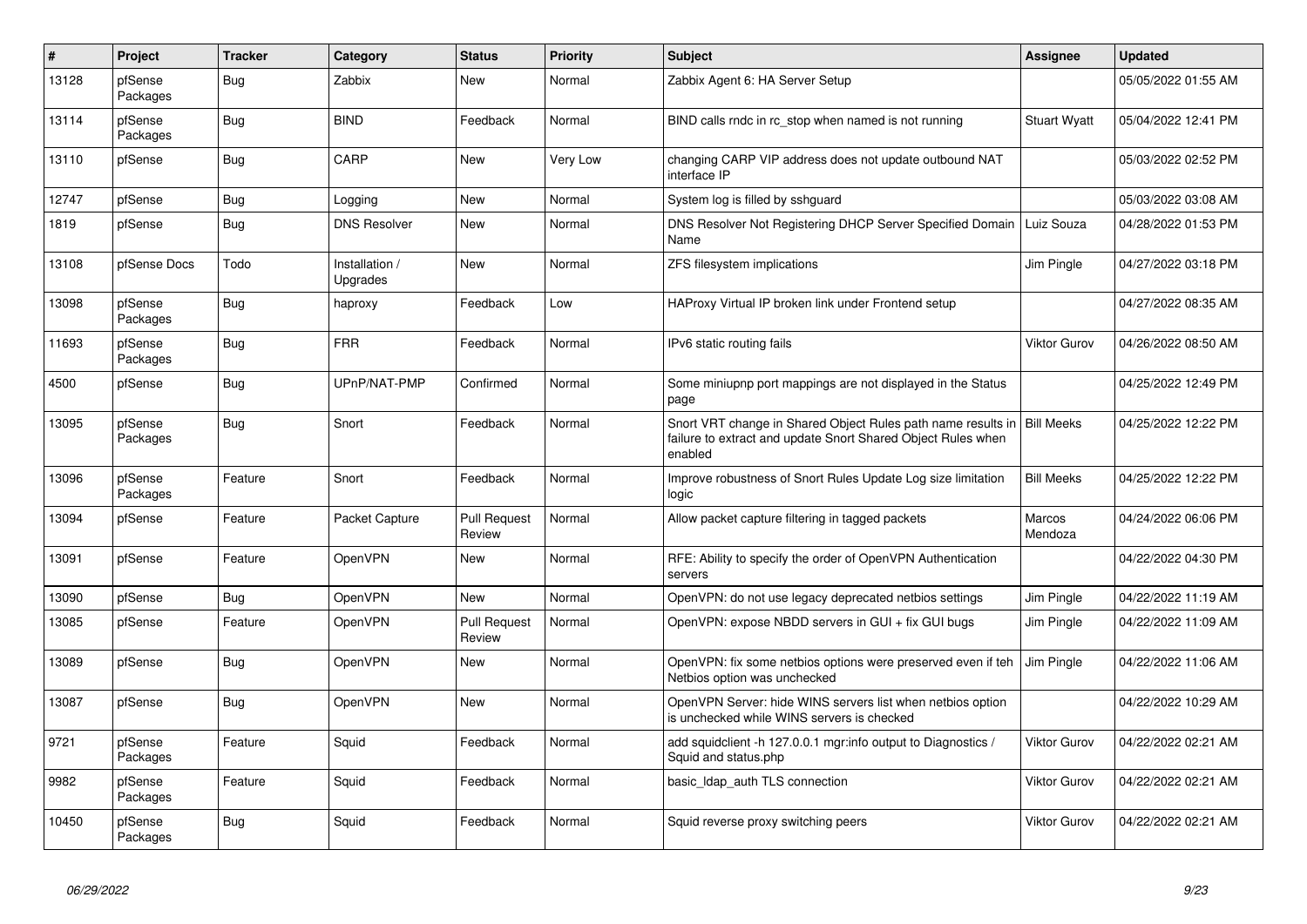| #     | Project             | <b>Tracker</b> | Category    | <b>Status</b> | <b>Priority</b> | Subject                                                                                         | Assignee            | <b>Updated</b>      |
|-------|---------------------|----------------|-------------|---------------|-----------------|-------------------------------------------------------------------------------------------------|---------------------|---------------------|
| 10572 | pfSense<br>Packages | <b>Bug</b>     | Squid       | Feedback      | Normal          | STARTTLS option is ignored                                                                      | Viktor Gurov        | 04/22/2022 02:20 AM |
| 10779 | pfSense<br>Packages | Feature        | haproxy     | Feedback      | Normal          | HAProxy SSL/TLS Compatibility Mode                                                              | <b>Viktor Gurov</b> | 04/22/2022 02:20 AM |
| 10871 | pfSense<br>Packages | Feature        | FreeRADIUS  | Feedback      | Normal          | Extra time period counters for SQL backend                                                      | <b>Viktor Gurov</b> | 04/22/2022 02:19 AM |
| 10908 | pfSense<br>Packages | Feature        | FreeRADIUS  | Feedback      | Normal          | FreeRADIUS server certificate not using full CA chain                                           | <b>Viktor Gurov</b> | 04/22/2022 02:19 AM |
| 12330 | pfSense<br>Packages | <b>Bug</b>     | pfBlockerNG | Feedback      | Normal          | pfBlockerNG devel creating invalid NAT rules on boot                                            |                     | 04/21/2022 12:40 PM |
| 12114 | pfSense<br>Packages | <b>Bug</b>     | syslog-ng   | Feedback      | Normal          | syslog-ng only binds to the last specified interface                                            |                     | 04/21/2022 12:40 PM |
| 12073 | pfSense<br>Packages | <b>Bug</b>     | NET-SNMP    | Feedback      | Normal          | netsnmptrapd.conf syntax is wrong                                                               |                     | 04/21/2022 12:40 PM |
| 11434 | pfSense<br>Packages | <b>Bug</b>     | squidguard  | Feedback      | Normal          | SquidGuard over 1.16.18 11                                                                      |                     | 04/21/2022 12:40 PM |
| 11185 | pfSense<br>Packages | Bug            | ntop        | Feedback      | Normal          | Redis service stopping before NtopNg                                                            |                     | 04/21/2022 12:40 PM |
| 10936 | pfSense<br>Packages | <b>Bug</b>     | haproxy     | Feedback      | Normal          | both haproxy/haproxy-devel non-existent option lb-agent-chk                                     |                     | 04/21/2022 12:40 PM |
| 10796 | pfSense<br>Packages | Feature        | Cellular    | Feedback      | Normal          | Huawei ME909u-521 support                                                                       |                     | 04/21/2022 12:40 PM |
| 10692 | pfSense<br>Packages | <b>Bug</b>     | <b>PIMD</b> | Feedback      | Normal          | PIMD starts twice at boot                                                                       |                     | 04/21/2022 12:40 PM |
| 10445 | pfSense<br>Packages | <b>Bug</b>     | <b>BIND</b> | Feedback      | Normal          | BIND crashed when added RPZ. rpz is not a master or slave<br>zone.                              |                     | 04/21/2022 12:40 PM |
| 10393 | pfSense<br>Packages | <b>Bug</b>     | syslog-ng   | Feedback      | Normal          | Syslog-ng TLS support is broken                                                                 |                     | 04/21/2022 12:40 PM |
| 10330 | pfSense<br>Packages | <b>Bug</b>     | <b>BIND</b> | Feedback      | Normal          | BIND zone configuration displays wrong DS resource record<br>with inline DNSSEC signing enabled |                     | 04/21/2022 12:40 PM |
| 9916  | pfSense<br>Packages | Feature        | <b>BIND</b> | Feedback      | Normal          | Check allow-transfer in custom option when the zone is slave                                    |                     | 04/21/2022 12:40 PM |
| 9762  | pfSense<br>Packages | Feature        | Squid       | Feedback      | Normal          | Squid Reverse Proxy Change redir domain(s) to use regex                                         |                     | 04/21/2022 12:40 PM |
| 7797  | pfSense<br>Packages | <b>Bug</b>     | Squid       | Feedback      | Normal          | Squid Reverse Proxy alternating between destinations                                            |                     | 04/21/2022 12:40 PM |
| 7039  | pfSense<br>Packages | <b>Bug</b>     | haproxy     | Feedback      | Normal          | HAProxy backend configuration does not handle intermediate<br>CAs properly                      |                     | 04/21/2022 12:40 PM |
| 11970 | pfSense<br>Packages | <b>Bug</b>     | Coreboot    | New           | Normal          | Netgate Firmware Upgrade Doesn't Work on XG-2758                                                |                     | 04/21/2022 12:39 PM |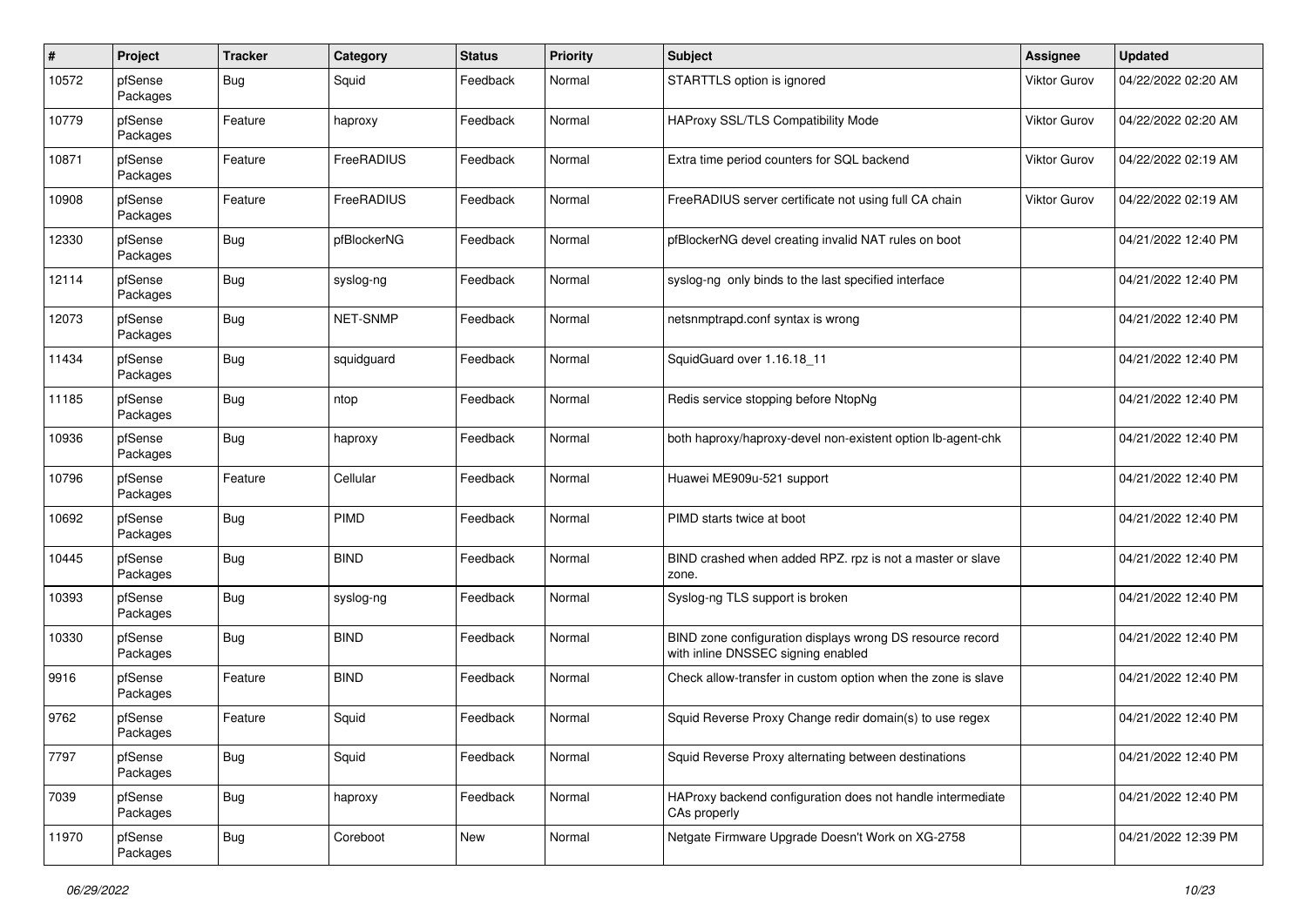| #     | Project             | <b>Tracker</b> | Category                     | <b>Status</b> | <b>Priority</b> | <b>Subject</b>                                                                             | <b>Assignee</b> | <b>Updated</b>      |
|-------|---------------------|----------------|------------------------------|---------------|-----------------|--------------------------------------------------------------------------------------------|-----------------|---------------------|
| 11398 | pfSense<br>Packages | <b>Bug</b>     | pfBlockerNG                  | New           | Normal          | pfBlocker upgrade hangs forever                                                            |                 | 04/21/2022 12:39 PM |
| 10909 | pfSense<br>Packages | Feature        | <b>PIMD</b>                  | New           | Normal          | #define MAXVIFS 32 to 64                                                                   |                 | 04/21/2022 12:39 PM |
| 10690 | pfSense             | <b>Bug</b>     | Installer                    | New           | Low             | Not possible to make UFS install on ZFS formatted drive                                    |                 | 04/21/2022 12:39 PM |
| 10544 | pfSense             | Bug            | User Manager /<br>Privileges | New           | Normal          | It's not possible to add a user to group operator using the gui                            |                 | 04/21/2022 12:39 PM |
| 10530 | pfSense             | <b>Bug</b>     | Upgrade                      | New           | Normal          | Convert config version to be based on product version                                      |                 | 04/21/2022 12:39 PM |
| 10513 | pfSense             | <b>Bug</b>     | Rules / NAT                  | New           | Normal          | State issues with policy routing and HA failover                                           |                 | 04/21/2022 12:39 PM |
| 10464 | pfSense             | Todo           | Upgrade                      | New           | Low             | Disallow package updates when a system update is available                                 |                 | 04/21/2022 12:39 PM |
| 9544  | pfSense             | Feature        | Routing                      | New           | Normal          | Enable RADIX MPATH                                                                         |                 | 04/21/2022 12:39 PM |
| 9165  | pfSense             | Feature        | Authentication               | New           | Normal          | only IPs can be added to sshguard whitelist                                                |                 | 04/21/2022 12:39 PM |
| 9136  | pfSense             | <b>Bug</b>     | DHCP (IPv6)                  | New           | High            | IPv6 Tracking Interfaces Lose IPv6 Address in Certain Cases                                |                 | 04/21/2022 12:39 PM |
| 8313  | pfSense             | <b>Bug</b>     | Notifications                | New           | Normal          | STARTTLS auto detection not working                                                        |                 | 04/21/2022 12:39 PM |
| 8264  | pfSense<br>Packages | <b>Bug</b>     | FreeRADIUS                   | New           | Normal          | Radiusd restart on WAN change results in freeradius not<br>running (and possible solution) |                 | 04/21/2022 12:39 PM |
| 9384  | pfSense             | Bug            | Interfaces                   | Confirmed     | Normal          | devd putting "\$" before variable contents when using single<br>quotes                     |                 | 04/21/2022 12:39 PM |
| 10297 | pfSense<br>Packages | Feature        | FreeRADIUS                   | Assigned      | Normal          | IPv6 user attributes                                                                       |                 | 04/21/2022 12:39 PM |
| 10502 | pfSense<br>Packages | <b>Bug</b>     | <b>Ildpd</b>                 | In Progress   | Normal          | LLDP spamming errors on Netgate XG-7100                                                    |                 | 04/21/2022 12:39 PM |
| 6823  | pfSense             | <b>Bug</b>     | Interfaces                   | New           | Normal          | No connectivity after changing link state to UP                                            |                 | 04/21/2022 12:39 PM |
| 6186  | pfSense             | <b>Bug</b>     | Services                     | New           | Normal          | race conditions in service startup                                                         |                 | 04/21/2022 12:39 PM |
| 5786  | pfSense             | Bug            | Web Interface                | New           | Normal          | Check WebConfigurator port for conflicts                                                   |                 | 04/21/2022 12:39 PM |
| 5510  | pfSense             | Feature        | Package System               | New           | Normal          | Need a simple way to enable/disable package-installed<br>services                          |                 | 04/21/2022 12:39 PM |
| 5074  | pfSense             | Feature        | Upgrade                      | New           | Normal          | Standard release notes URLs to facilitate GUI viewing before<br>upgrade                    |                 | 04/21/2022 12:39 PM |
| 946   | pfSense             | Feature        | <b>IPsec</b>                 | New           | Normal          | Allow aliases to be used to define IPsec phase 2 networks                                  |                 | 04/21/2022 12:39 PM |
| 790   | pfSense             | Feature        | <b>Operating System</b>      | New           | Normal          | Advanced options for dnsclient (resolv.conf)                                               |                 | 04/21/2022 12:39 PM |
| 4154  | pfSense             | Bug            | User Manager /<br>Privileges | Confirmed     | Normal          | RADIUS authentication not working over IPv6                                                |                 | 04/21/2022 12:39 PM |
| 7138  | pfSense             | Bug            | DHCP (IPv6)                  | Assigned      | Normal          | Pfsense wide dhcpv6 client doesn't recognise ifid statement                                |                 | 04/21/2022 12:39 PM |
| 1337  | pfSense             | Feature        | Interfaces                   | Assigned      | Normal          | VLANs with different MAC address than parent interface                                     |                 | 04/21/2022 12:39 PM |
| 12183 | pfSense             | Regression     | Interfaces                   | New           | Low             | Changing MAC address for PPP parent interface stopped<br>working                           |                 | 04/20/2022 04:16 PM |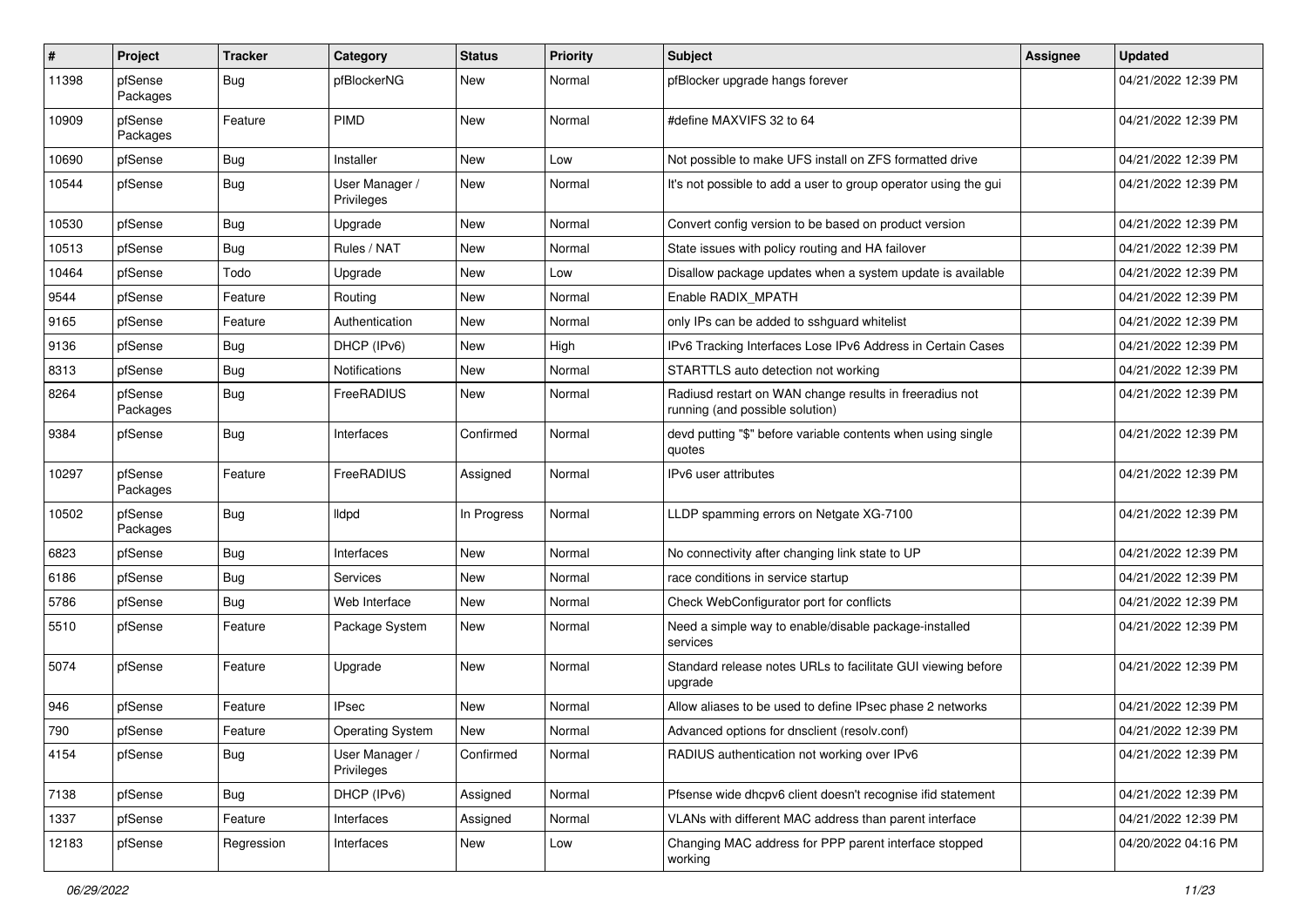| $\#$  | Project             | <b>Tracker</b> | Category                        | <b>Status</b>                 | <b>Priority</b> | Subject                                                                                                     | <b>Assignee</b>       | <b>Updated</b>      |
|-------|---------------------|----------------|---------------------------------|-------------------------------|-----------------|-------------------------------------------------------------------------------------------------------------|-----------------------|---------------------|
| 10426 | pfSense<br>Packages | <b>Bug</b>     | Filer                           | Feedback                      | Normal          | Filer must validate that File name is unig                                                                  |                       | 04/20/2022 11:02 AM |
| 13072 | pfSense             | Feature        | <b>Traffic Shaper</b><br>(ALTQ) | <b>Pull Request</b><br>Review | Very Low        | Matching background/font colors of queue values with dark<br>theme.                                         |                       | 04/19/2022 07:32 AM |
| 13073 | pfSense<br>Packages | <b>Bug</b>     | Squid                           | New                           | Normal          | ClamAV - clamd dies with high CPU load and thus the C-ICAP<br>of squid-reverse proxy causes http:500 errors |                       | 04/19/2022 05:38 AM |
| 13068 | pfSense             | <b>Bug</b>     | Aliases / Tables                | New                           | Normal          | Error loading rules when URL Table IPs content is empty                                                     |                       | 04/17/2022 09:07 PM |
| 13067 | pfSense             | <b>Bug</b>     | <b>FilterDNS</b>                | New                           | Normal          | filterdns resolve interval is twice the intended value                                                      |                       | 04/17/2022 07:45 PM |
| 2358  | pfSense             | Feature        | Rules / NAT                     | New                           | Normal          | NAT64 Support                                                                                               |                       | 04/16/2022 06:52 PM |
| 12338 | pfSense<br>Packages | <b>Bug</b>     | <b>RRD Summary</b>              | New                           | Normal          | RRD Summary does not report data on 3100                                                                    |                       | 04/15/2022 02:54 PM |
| 13058 | pfSense             | Todo           | Rules / NAT                     | <b>New</b>                    | Normal          | Add static routes and directly connected networks back to<br>policy route negation rules                    |                       | 04/13/2022 08:05 AM |
| 13054 | pfSense             | Feature        | Package System                  | New                           | Normal          | Package plugin hook for web server configuration stanzas                                                    | Jim Pingle            | 04/12/2022 03:04 PM |
| 13051 | pfSense             | Bug            | <b>Traffic Shaper</b><br>(ALTQ) | New                           | Normal          | Firewall traffic shaper by interface selection unknow                                                       |                       | 04/12/2022 07:03 AM |
| 12522 | pfSense             | Feature        | OpenVPN                         | New                           | Very Low        | More flexible Client-Specific Override options for controlling<br>options pushed to clients                 |                       | 04/11/2022 03:11 PM |
| 12916 | pfSense<br>Packages | <b>Bug</b>     | pfBlockerNG                     | New                           | Normal          | pfBlockerNG-devel cron job does not trigger xmlrpc sync                                                     | <b>Viktor Gurov</b>   | 04/11/2022 12:55 PM |
| 13046 | pfSense             | <b>Bug</b>     | Rules / NAT                     | <b>New</b>                    | Normal          | Floating rule applied to IPv6 interface with a SLAAC DHCPv6<br>gateway reports error on boot                |                       | 04/11/2022 09:50 AM |
| 13045 | pfSense<br>Packages | <b>Bug</b>     | WireGuard                       | <b>New</b>                    | Normal          | Firewall floating rules ignore WireGuard traffic                                                            |                       | 04/11/2022 09:40 AM |
| 13044 | pfSense<br>Packages | Feature        | Mail report                     | New                           | Normal          | Customized reporting                                                                                        |                       | 04/11/2022 09:22 AM |
| 13043 | pfSense<br>Packages | <b>Bug</b>     | WireGuard                       | <b>New</b>                    | Normal          | OSPF over Wireguard interface doesn't populate neighbors<br>after reboot                                    |                       | 04/11/2022 09:22 AM |
| 13039 | pfSense<br>Packages | Feature        | AWS VPC                         | New                           | Normal          | Handle transit gateway VPNs in the AWS VPN wizard                                                           |                       | 04/11/2022 07:31 AM |
| 12924 | pfSense<br>Packages | Bug            | WireGuard                       | <b>New</b>                    | Normal          | DNS Resolver WireGuard ACL Inconsistency                                                                    | Christian<br>McDonald | 04/10/2022 10:36 AM |
| 12524 | pfSense Plus        | Feature        | <b>Operating System</b>         | New                           | Normal          | OpenSSL QAT Engine                                                                                          |                       | 04/10/2022 02:54 AM |
| 12950 | pfSense             | Bug            | Routing                         | New                           | Normal          | OpenVPN as default gateway does not get set at boot time                                                    |                       | 04/09/2022 05:46 PM |
| 13017 | pfSense             | Feature        | Packet Capture                  | New                           | Normal          | Packet capture: add preview results while capture is running                                                |                       | 04/09/2022 11:08 AM |
| 9833  | pfSense<br>Packages | Feature        | ACME                            | New                           | Normal          | ACME: add ability to use custom ACME server                                                                 |                       | 04/07/2022 11:31 AM |
| 13022 | pfSense<br>Packages | <b>Bug</b>     | haproxy                         | Feedback                      | Normal          | HAProxy - Sub Frontends ignore Client verification CA<br>certificates                                       |                       | 04/06/2022 12:55 PM |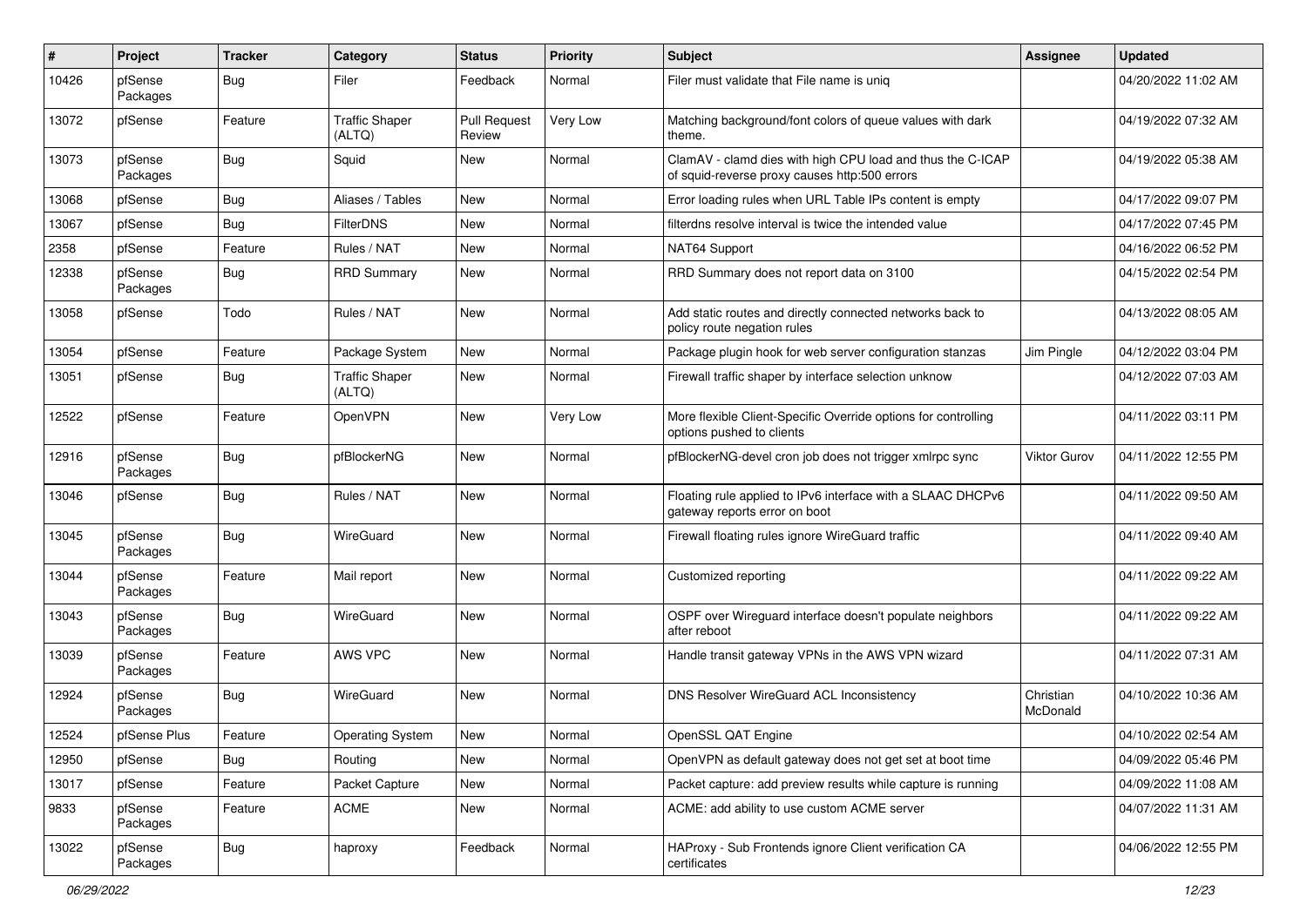| #     | Project             | <b>Tracker</b>   | Category                | <b>Status</b>                 | <b>Priority</b> | <b>Subject</b>                                                                                                                      | <b>Assignee</b>     | <b>Updated</b>      |
|-------|---------------------|------------------|-------------------------|-------------------------------|-----------------|-------------------------------------------------------------------------------------------------------------------------------------|---------------------|---------------------|
| 13034 | pfSense<br>Packages | <b>Bug</b>       | Zabbix                  | Feedback                      | Normal          | Zabbix6 Agent and Proxy fail to set the PSK from the web GUI<br>in its conf files                                                   | Viktor Gurov        | 04/06/2022 11:59 AM |
| 12956 | pfSense<br>Packages | <b>Bug</b>       | Suricata                | Confirmed                     | Normal          | suricata fails to use pcre in SID management (e.g.<br>dropsid.conf)                                                                 |                     | 04/05/2022 12:52 PM |
| 11343 | pfSense<br>Packages | <b>Bug</b>       | <b>BIND</b>             | Feedback                      | Low             | Invalid link to pfSense-pkg-bind changelog                                                                                          | <b>Viktor Gurov</b> | 04/05/2022 08:12 AM |
| 10900 | pfSense<br>Packages | Bug              | Backup                  | Feedback                      | Normal          | /packages/backup/backup.php?a=download&t=backup HTTP<br>504, or Sends PHP Error Message as ASCII/Text file Named<br>pfsense.bak.tgz |                     | 04/05/2022 01:51 AM |
| 13020 | pfSense Docs        | Todo             | <b>Firewall Rules</b>   | New                           | Normal          | easyrule command documentation should document<br>permissible wildcards                                                             | Jim Pingle          | 04/04/2022 08:01 AM |
| 12774 | pfSense             | <b>Bug</b>       | Backup / Restore        | New                           | Normal          | Picture widget image is not saved in backup                                                                                         |                     | 04/04/2022 04:48 AM |
| 13018 | pfSense<br>Packages | Bug              | pfBlockerNG             | New                           | Normal          | TLD and DNSBL Safesearch DOH conflict disables TLD block<br>when conflicting DOH FQDN is deselected or whitelisted                  |                     | 04/01/2022 05:59 PM |
| 13016 | pfSense Docs        | New Content      | Virtualization          | New                           | Normal          | Workaround for bandwith issues since 2.6 when installed in<br>Hyper-V                                                               |                     | 04/01/2022 01:06 PM |
| 13009 | pfSense             | Feature          | OpenVPN                 | New                           | Normal          | Add option for multiple remote addresses to OpenVPN Client                                                                          |                     | 03/31/2022 12:42 PM |
| 13002 | pfSense<br>Packages | Regression       | <b>BIND</b>             | Feedback                      | Normal          | BIND 9.16_13 could not find existing DNSSEC keys at<br>/cf/named/etc/namedb/keys due to directory change                            | <b>Viktor Gurov</b> | 03/31/2022 12:14 PM |
| 13000 | pfSense             | <b>Bug</b>       | <b>IPsec</b>            | New                           | Low             | IPsec AES-GCM encryption algorithm "Key Length" field<br>should be labeled "ICV Length"                                             |                     | 03/30/2022 07:40 AM |
| 12959 | pfSense             | Bug              | DHCP (IPv4)             | Feedback                      | Normal          | dhcplease process wrongly update host file if client-hostname<br>is empty                                                           |                     | 03/28/2022 10:26 AM |
| 12922 | pfSense             | <b>Bug</b>       | DHCP (IPv4)             | New                           | Normal          | Classless static routes received on DHCP WAN can override<br>chosen default gateway                                                 |                     | 03/28/2022 10:08 AM |
| 1826  | pfSense             | Feature          | PPPoE Server            | New                           | Normal          | PPPoE server IPv6 support                                                                                                           |                     | 03/25/2022 04:25 PM |
| 7783  | pfSense             | Feature          | <b>Operating System</b> | New                           | Normal          | Support for hosting VMs on pfSense using bhyve                                                                                      |                     | 03/25/2022 11:53 AM |
| 12980 | pfSense Docs        | Todo             | OpenVPN                 | Feedback                      | Normal          | Add warnings against OpenVPN Shared Key mode                                                                                        | Jim Pingle          | 03/24/2022 02:11 PM |
| 12882 | pfSense<br>Packages | Feature          | pfBlockerNG             | Feedback                      | Normal          | Add the option to specify CURLOPT_INTERFACE in<br>pfBlockerNG IPv4/IPv6 lists                                                       |                     | 03/24/2022 11:16 AM |
| 12706 | pfSense<br>Packages | <b>Bug</b>       | pfBlockerNG             | Feedback                      | Normal          | pfBlockerNG and unbound does not work after switching /var to<br>RAM disk                                                           | <b>Viktor Gurov</b> | 03/24/2022 10:47 AM |
| 12979 | pfSense<br>Packages | <sub>I</sub> Bug | Snort                   | <b>Pull Request</b><br>Review | High            | Snort Rules Update Process Using Deprecated FreeBSD<br>Subdirectory Name                                                            | <b>Bill Meeks</b>   | 03/24/2022 09:02 AM |
| 12927 | pfSense             | <b>Bug</b>       | OpenVPN                 | New                           | Normal          | OpenVPN with OCSP enabled allows connections with revoked<br>certificates                                                           |                     | 03/24/2022 08:22 AM |
| 12978 | pfSense Docs        | Correction       | Monitoring              | New                           | Normal          | Correction to iftop section of Monitoring Bandwidth Usage                                                                           | Jim Pingle          | 03/23/2022 11:18 AM |
| 12951 | pfSense<br>Packages | <b>Bug</b>       | <b>FRR</b>              | Feedback                      | Normal          | FRR cannot remove IPv6 routes                                                                                                       |                     | 03/22/2022 09:24 PM |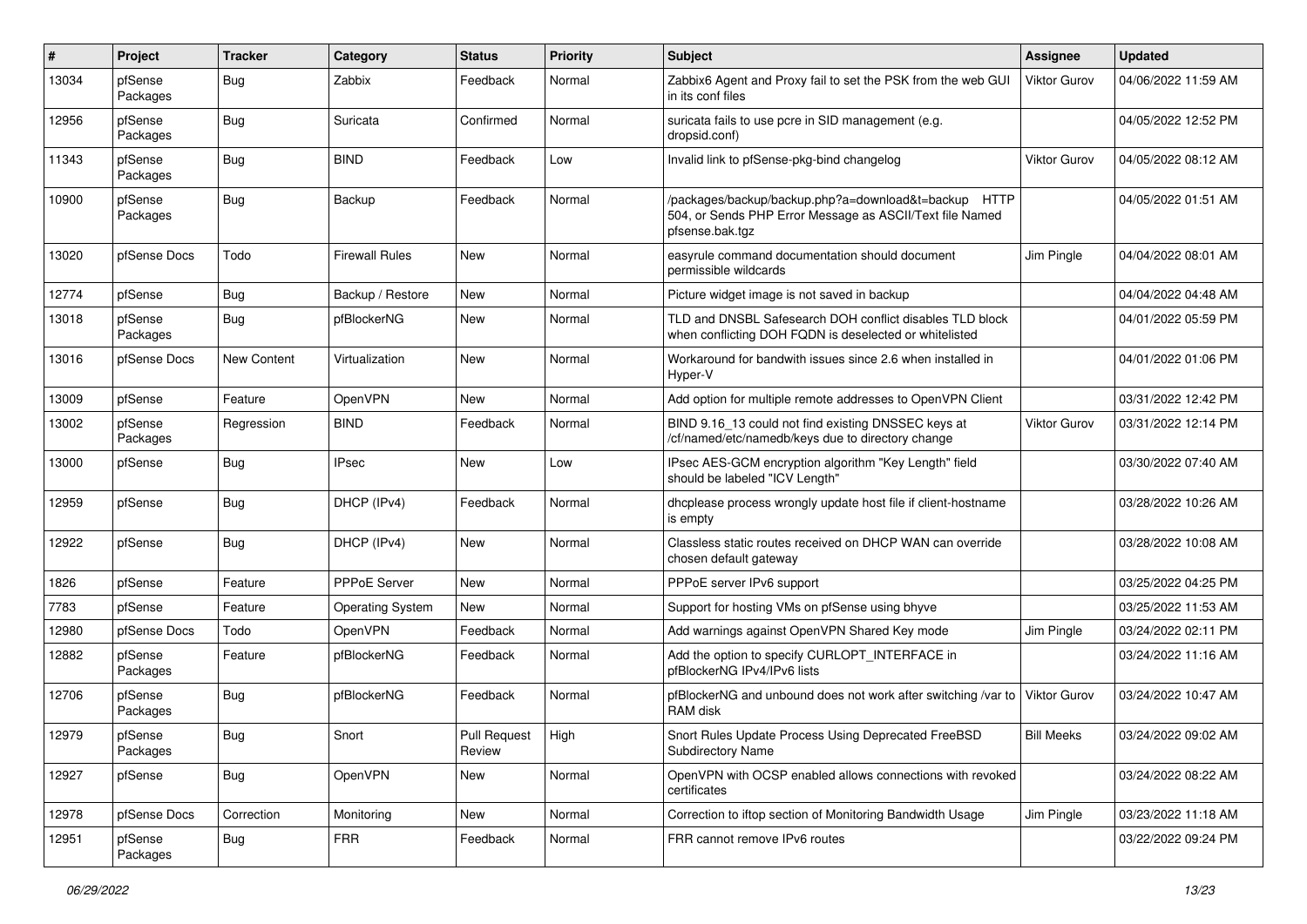| #     | Project             | <b>Tracker</b> | Category                                 | <b>Status</b>                 | <b>Priority</b> | Subject                                                                                               | <b>Assignee</b> | <b>Updated</b>      |
|-------|---------------------|----------------|------------------------------------------|-------------------------------|-----------------|-------------------------------------------------------------------------------------------------------|-----------------|---------------------|
| 12965 | pfSense<br>Packages | <b>Bug</b>     | <b>FRR</b>                               | <b>Pull Request</b><br>Review | Normal          | FRR BFD peer configuration is handled incorrectly in some<br>cases                                    | Viktor Gurov    | 03/22/2022 08:04 AM |
| 12863 | pfSense             | Feature        | Authentication                           | New                           | Very Low        | dynamically tune sha512crypt rounds                                                                   | Jim Pingle      | 03/19/2022 12:53 PM |
| 12829 | pfSense             | <b>Bug</b>     | <b>Traffic Shaper</b><br>(Limiters)      | Feedback                      | Normal          | Dummynet kernel module fails to load after upgrade.                                                   |                 | 03/17/2022 09:26 AM |
| 11732 | pfSense Plus        | Feature        | Hardware / Drivers                       | New                           | Normal          | Add VXLAN Support to pfSense Plus                                                                     |                 | 03/15/2022 02:35 AM |
| 12400 | pfSense Docs        | Correction     | <b>NAT</b>                               | New                           | Normal          | NAT 1:1 documentation - multi-wan information                                                         |                 | 03/13/2022 12:53 PM |
| 12938 | pfSense             | <b>Bug</b>     | IPv6 Router<br>Advertisements<br>(RADVD) | New                           | Normal          | MaxRtrAdvInterval would allow stale DNS servers to be deleted<br>faster                               |                 | 03/12/2022 09:37 AM |
| 12932 | pfSense<br>Packages | Feature        | pfBlockerNG                              | New                           | High            | pfblockerng per user whitelist                                                                        |                 | 03/11/2022 11:08 AM |
| 855   | pfSense             | Feature        | Multi-WAN                                | <b>New</b>                    | Normal          | Ability to selectively kill states on gateways recovery                                               |                 | 03/11/2022 08:30 AM |
| 12623 | pfSense<br>Packages | Bug            | <b>ACME</b>                              | New                           | Normal          | acme.sh package   DNS-ISPConfig settings                                                              | Viktor Gurov    | 03/10/2022 03:42 PM |
| 12926 | pfSense             | Bug            | Interfaces                               | Feedback                      | Normal          | Changing LAGG type on CARP interfaces makes VIPs go to an<br>"init" State                             |                 | 03/10/2022 10:52 AM |
| 12869 | pfSense<br>Packages | <b>Bug</b>     | <b>BIND</b>                              | Feedback                      | Normal          | Bind DNS Package AAAA filtering Broken on new ZFS Installs                                            | Viktor Gurov    | 03/09/2022 12:38 PM |
| 12907 | pfSense<br>Packages | <b>Bug</b>     | <b>PIMD</b>                              | Feedback                      | Normal          | PIMD: Nonexistent interfaces should be hidden/disabled in<br>pimd.conf before bringing up the service |                 | 03/07/2022 03:51 PM |
| 12918 | pfSense<br>Packages | Feature        | pfBlockerNG                              | New                           | Normal          | pfBlockerNG-devel changes from xmlrpc sync do not take<br>effect immediately                          |                 | 03/07/2022 02:29 PM |
| 12670 | pfSense<br>Packages | Bug            | <b>ACME</b>                              | New                           | Normal          | ACME package writes credentials to system log                                                         | Viktor Gurov    | 03/07/2022 10:58 AM |
| 12909 | pfSense<br>Packages | Feature        | Suricata                                 | New                           | Normal          | Convert Suricata GeoIP Lookup feature on ALERTS tab to use<br>local GeoIP2 database                   | Viktor Gurov    | 03/07/2022 08:28 AM |
| 12905 | pfSense             | Bug            | Web Interface                            | New                           | Normal          | Add VLAN Re-assignment to Import Interface Mismatch Wizard                                            |                 | 03/07/2022 08:05 AM |
| 12903 | pfSense             | Feature        | Notifications                            | New                           | Normal          | alternative authentication methods for email notifications?                                           |                 | 03/07/2022 07:52 AM |
| 11827 | pfSense<br>Packages | Feature        | <b>ACME</b>                              | New                           | Normal          | Please include acme deploy folder/scripts                                                             |                 | 03/06/2022 04:31 AM |
| 11530 | pfSense<br>Packages | <b>Bug</b>     | ntop                                     | Feedback                      | Low             | ntopng 4.2 needs to be updated to 4.3, Bug when accessing a<br>host for details                       |                 | 03/05/2022 08:35 PM |
| 12899 | pfSense<br>Packages | <b>Bug</b>     | Suricata                                 | New                           | Normal          | Suricata doesn't honor Pass List                                                                      |                 | 03/04/2022 01:22 PM |
| 12865 | pfSense<br>Packages | Todo           | <b>RRD Summary</b>                       | Feedback                      | Normal          | RRD Summary improvements                                                                              | Viktor Gurov    | 03/04/2022 12:20 PM |
| 12894 | pfSense Plus        | <b>Bug</b>     | Certificates                             | New                           | Low             | duplicating freshly created certificates through refreshing                                           |                 | 03/03/2022 02:35 PM |
| 5922  | pfSense             | Feature        | <b>SNMP</b>                              | New                           | Normal          | SNMP - enable SNMP v3 functionality                                                                   | Viktor Gurov    | 03/02/2022 02:40 PM |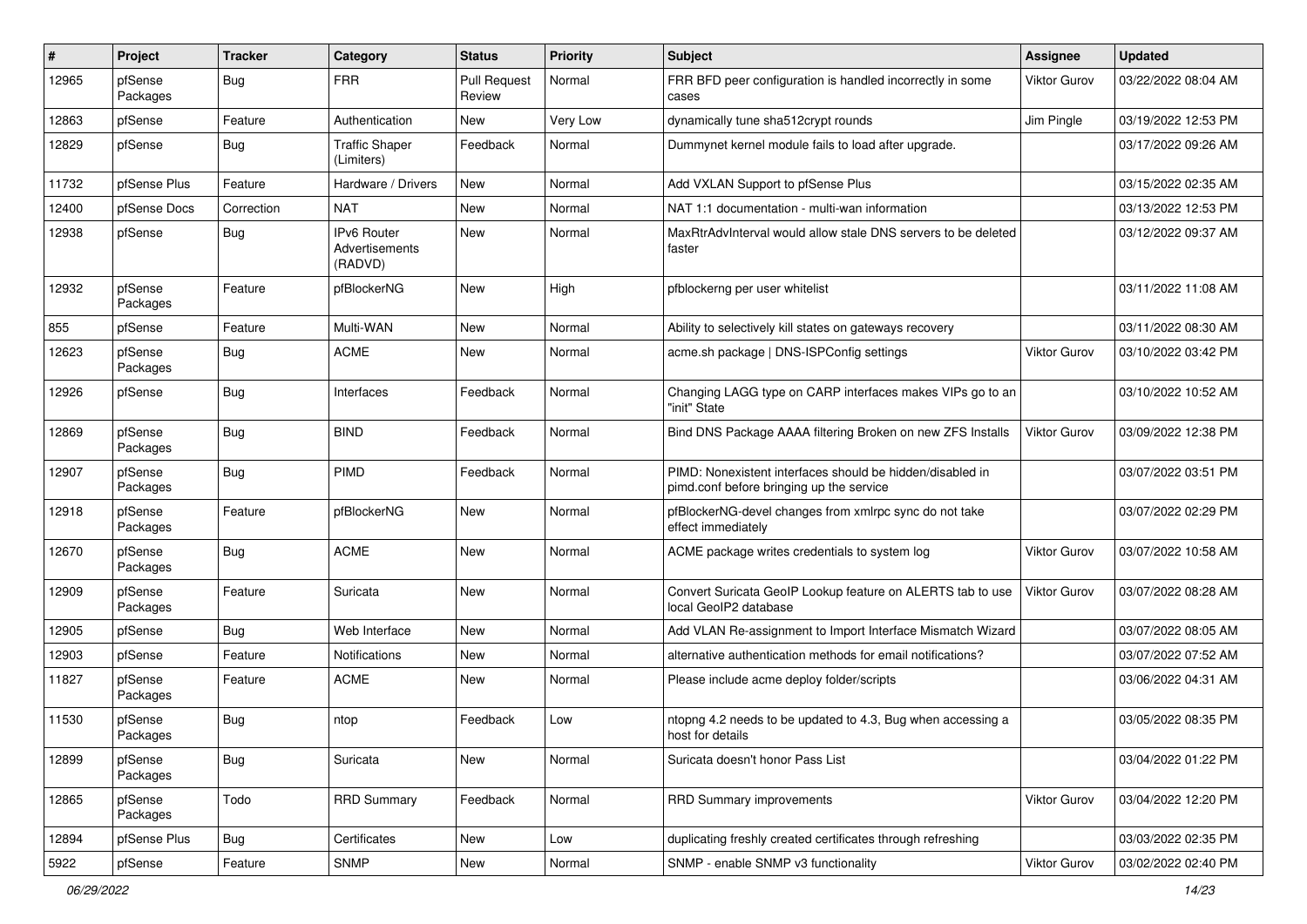| $\#$  | <b>Project</b>      | <b>Tracker</b> | Category                | <b>Status</b> | <b>Priority</b> | <b>Subject</b>                                                                                                                                                           | Assignee      | <b>Updated</b>      |
|-------|---------------------|----------------|-------------------------|---------------|-----------------|--------------------------------------------------------------------------------------------------------------------------------------------------------------------------|---------------|---------------------|
| 11879 | pfSense<br>Packages | Feature        | <b>ACME</b>             | Feedback      | Normal          | Add support for SSL.com ACME server                                                                                                                                      | Jim Pingle    | 03/02/2022 02:03 PM |
| 12889 | pfSense<br>Packages | Feature        | <b>FRR</b>              | New           | Normal          | FRR GUI add set ipv6 next-hop global                                                                                                                                     |               | 03/02/2022 06:10 AM |
| 12888 | pfSense             | <b>Bug</b>     | Rules / NAT             | <b>New</b>    | Normal          | pfSense sends un-NATed packets during OpenVPN startup                                                                                                                    |               | 03/01/2022 03:13 PM |
| 12742 | pfSense<br>Packages | Bug            | FreeRADIUS              | Feedback      | Normal          | freeRADIUS virtual-server-default: modules dailycounter,<br>monthlycounter, noreset counter, expire on login in authorize<br>section prevent virtual server from loading |               | 03/01/2022 12:45 PM |
| 4632  | pfSense             | Feature        | <b>Operating System</b> | New           | Normal          | Support for Multipath TCP (MPTCP)                                                                                                                                        | Jim Thompson  | 03/01/2022 05:39 AM |
| 12883 | pfSense Docs        | Todo           | <b>DNS</b>              | New           | Normal          | Feedback on Services - DNS Resolver - Host Overrides                                                                                                                     |               | 02/28/2022 07:54 PM |
| 11778 | pfSense             | Bug            | <b>OpenVPN</b>          | <b>New</b>    | Normal          | OpenVPN uses 100% CPU after experiencing packet loss                                                                                                                     |               | 02/28/2022 07:38 AM |
| 12857 | pfSense             | <b>Bug</b>     | Gateways                | New           | Normal          | Firewall gateway goes away when making changes to Bridge0<br>device                                                                                                      |               | 02/27/2022 11:20 AM |
| 12259 | pfSense             | <b>Bug</b>     | <b>Operating System</b> | New           | Normal          | Intel em NICs Suffering Performance Degradation on<br>FreeBSD12                                                                                                          |               | 02/25/2022 09:28 PM |
| 12874 | pfSense             | Feature        | <b>OpenVPN</b>          | New           | Normal          | OpenVPN RADIUS Framed-Pool                                                                                                                                               |               | 02/25/2022 02:24 PM |
| 12860 | pfSense<br>Packages | Feature        | New Package<br>Request  | New           | Normal          | add mmc-utils package to all images                                                                                                                                      |               | 02/24/2022 07:18 AM |
| 12861 | pfSense Docs        | Correction     | Hardware                | <b>New</b>    | Normal          | pfSense hardware tuning guide references obsolete interface<br>loader variable & buffer limits                                                                           |               | 02/23/2022 05:31 PM |
| 12859 | pfSense<br>Packages | Feature        | Zabbix                  | <b>New</b>    | Normal          | Add Zabbix 6.0 LTS (agent and proxy) packages                                                                                                                            |               | 02/23/2022 07:11 AM |
| 12849 | pfSense             | Bug            | <b>Operating System</b> | New           | Normal          | pfsync kernel crash on reboot                                                                                                                                            | Mateusz Guzik | 02/22/2022 02:02 PM |
| 12853 | pfSense             | <b>Bug</b>     | <b>NAT Reflection</b>   | Feedback      | High            | Network Address Translation - Pure NAT pfsense freeze after<br>reboot                                                                                                    |               | 02/22/2022 08:40 AM |
| 12850 | pfSense             | Bug            | Routing                 | New           | Low             | Console error during boot: "route: route has not been found"                                                                                                             |               | 02/22/2022 08:27 AM |
| 12832 | pfSense Plus        | Feature        | Hardware / Drivers      | New           | Very Low        | 6100 configurable Blinking Blue LED                                                                                                                                      |               | 02/22/2022 07:30 AM |
| 12553 | pfSense             | Feature        | Backup / Restore        | <b>New</b>    | Normal          | Auto Config Backup: Allow selecting multiple backups for<br>deletion                                                                                                     |               | 02/22/2022 04:27 AM |
| 12848 | pfSense             | Feature        | <b>Dynamic DNS</b>      | <b>New</b>    | Normal          | Evaluation of the DynDNS "Result Match" string                                                                                                                           |               | 02/22/2022 02:01 AM |
| 12845 | pfSense<br>Packages | Bug            | softflowd               | New           | Normal          | softflowd wrong vlan tag                                                                                                                                                 |               | 02/21/2022 10:40 AM |
| 12828 | pfSense             | Bug            | Wireless                | New           | Normal          | pfSense keeps crashing (Fatal trap 12: page fault while in<br>kernel mode)                                                                                               |               | 02/21/2022 07:55 AM |
| 12708 | pfSense             | <b>Bug</b>     | Aliases / Tables        | New           | Normal          | alias with non resolving DNS entry breaks underlying pf table                                                                                                            |               | 02/20/2022 06:13 PM |
| 12822 | pfSense<br>Packages | <b>Bug</b>     | pfBlockerNG             | New           | Normal          | IPv4 Source ASN format not working                                                                                                                                       |               | 02/18/2022 10:47 AM |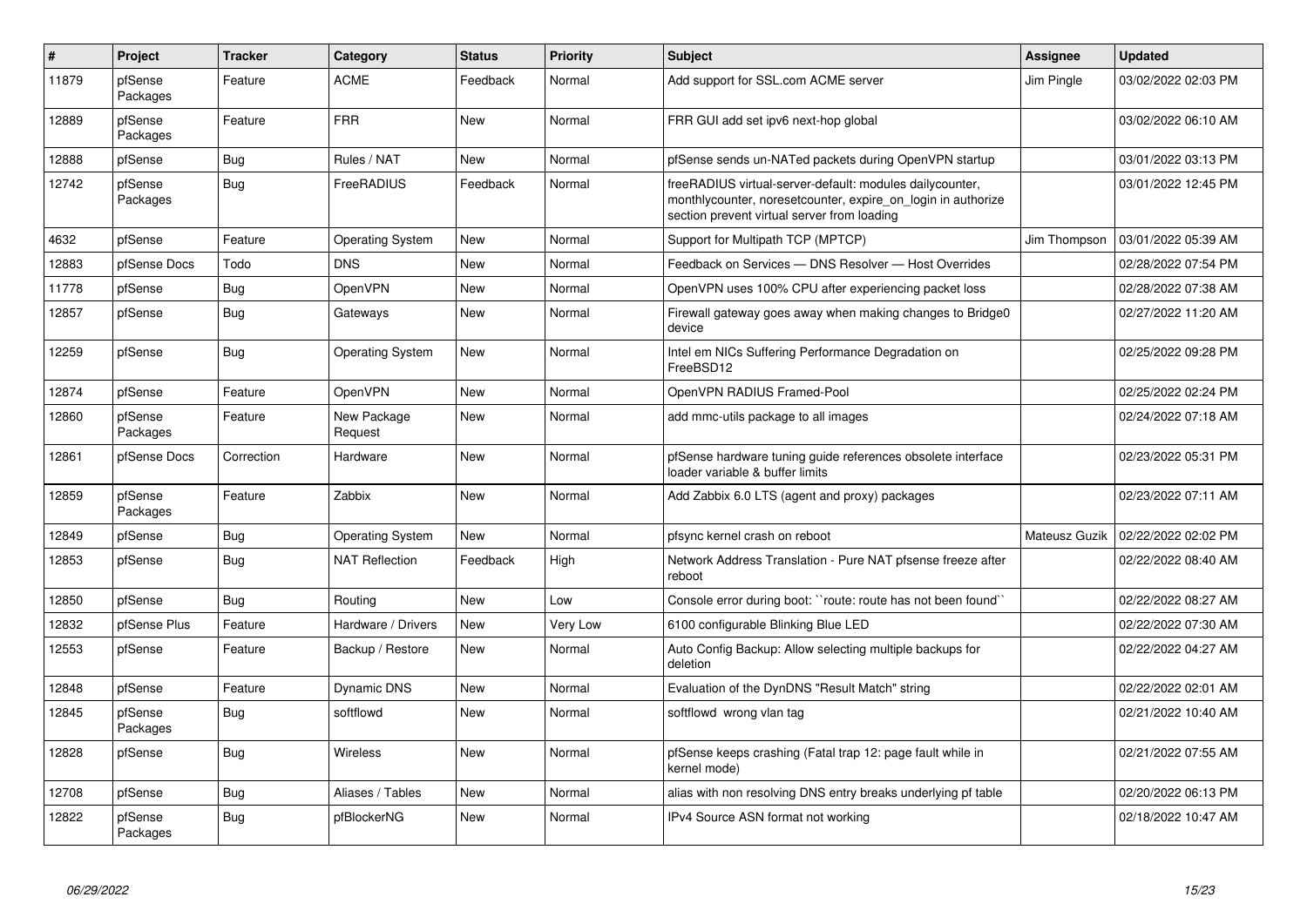| ∦     | Project             | <b>Tracker</b> | Category                 | <b>Status</b> | <b>Priority</b> | <b>Subject</b>                                                                                                | <b>Assignee</b>   | <b>Updated</b>      |
|-------|---------------------|----------------|--------------------------|---------------|-----------------|---------------------------------------------------------------------------------------------------------------|-------------------|---------------------|
| 12823 | pfSense             | <b>Bug</b>     | DHCP (IPv6)              | New           | Normal          | Multiple DHCP6 WAN connections PPPoE interface 'defached'<br>status                                           |                   | 02/18/2022 05:39 AM |
| 8882  | pfSense             | <b>Bug</b>     | Interfaces               | Incomplete    | Normal          | Interface assignments lost on reboot                                                                          |                   | 02/17/2022 02:24 PM |
| 12475 | pfSense<br>Packages | <b>Bug</b>     | OpenVPN Client<br>Export | Feedback      | Normal          | OpenVPN Client Export does not show certificate without<br>private key                                        | Jim Pingle        | 02/17/2022 08:24 AM |
| 12813 | pfSense             | Feature        | Installer                | New           | Low             | Recover extra data in the installer                                                                           |                   | 02/17/2022 07:52 AM |
| 10395 | pfSense             | Feature        | Dashboard                | New           | Low             | Add Dashboard System Information support for more PC<br>Engines APU boards                                    |                   | 02/17/2022 01:02 AM |
| 12812 | pfSense<br>Packages | Feature        | arpwatch                 | New           | Normal          | Would it be helpful if the FreeBSD net-mgmt/arpwatch port had<br>an option to use mail/dma for mail delivery? |                   | 02/16/2022 06:09 PM |
| 12806 | pfSense<br>Packages | Todo           | node exporter            | New           | Normal          | Update node_exporter to 1.3.1                                                                                 |                   | 02/15/2022 05:26 PM |
| 12805 | pfSense Docs        | New Content    | General                  | New           | Very Low        | Add documentation about what triggers a notfication                                                           |                   | 02/15/2022 05:10 PM |
| 12804 | pfSense Docs        | New Content    | General                  | New           | Very Low        | Create Slack documentation                                                                                    |                   | 02/15/2022 04:59 PM |
| 12797 | pfSense             | <b>Bug</b>     | UPnP/NAT-PMP             | New           | Normal          | UPnP+STUN forms invalid outbound NAT rules using the<br>external address discovered from STUN                 |                   | 02/15/2022 01:01 PM |
| 12683 | pfSense<br>Packages | Bug            | Snort                    | Feedback      | Normal          | snort get vpns list() does not include OpenVPN CSO                                                            | Viktor Gurov      | 02/15/2022 10:47 AM |
| 11931 | pfSense<br>Packages | Feature        | <b>ACME</b>              | New           | Normal          | Add support for validating a domain's ownership via Google<br>Cloud Cloud DNS                                 |                   | 02/15/2022 03:18 AM |
| 9200  | pfSense<br>Packages | Todo           | <b>ACME</b>              | New           | Normal          | Add DNS support for Google domain to Acme manager                                                             | Jim Pingle        | 02/15/2022 03:16 AM |
| 12789 | pfSense<br>Packages | Feature        | <b>ACME</b>              | New           | Very Low        | Show expiration date of certificates in the ACME package list                                                 |                   | 02/14/2022 09:20 AM |
| 11836 | pfSense<br>Packages | <b>Bug</b>     | <b>FRR</b>               | Assigned      | Normal          | FRR ACCEPTFILTER unstable                                                                                     | Viktor Gurov      | 02/14/2022 07:20 AM |
| 12543 | pfSense             | Bug            | Web Interface            | Feedback      | Normal          | Deleteing a Outbound NAT rule gave me an empty rule and<br>displayed php error in UI.                         |                   | 02/14/2022 04:36 AM |
| 12791 | pfSense Docs        | New Content    | <b>Diagnostics</b>       | New           | Normal          | Diagnostic Information for Support (pfSense)                                                                  |                   | 02/13/2022 08:49 PM |
| 12787 | pfSense Docs        | Todo           | <b>IPsec</b>             | New           | Normal          | Feedback on pfSense Configuration Recipes - Routing<br>Internet Traffic Through a Site-to-Site IPsec Tunnel   |                   | 02/11/2022 11:28 PM |
| 11036 | pfSense<br>Packages | <b>Bug</b>     | haproxy                  | New           | Normal          | <b>HAproxy ACL</b>                                                                                            |                   | 02/11/2022 11:27 AM |
| 8179  | pfSense             | Bug            | DHCP (IPv4)              | Feedback      | Normal          | Incorrect reverse DNS zone in DHCP server config for<br>non-octet-aligned subnet mask                         | Renato<br>Botelho | 02/09/2022 11:17 PM |
| 12329 | pfSense<br>Packages | Feature        | Avahi                    | New           | Normal          | Add optional floating firewall rules for IPv4 and IPv6                                                        |                   | 02/09/2022 04:43 PM |
| 12759 | pfSense Plus        | <b>Bug</b>     | Package System           | New           | Very Low        | Proprietary packages link to non-existant or non-public github<br>pages                                       |                   | 02/09/2022 10:43 AM |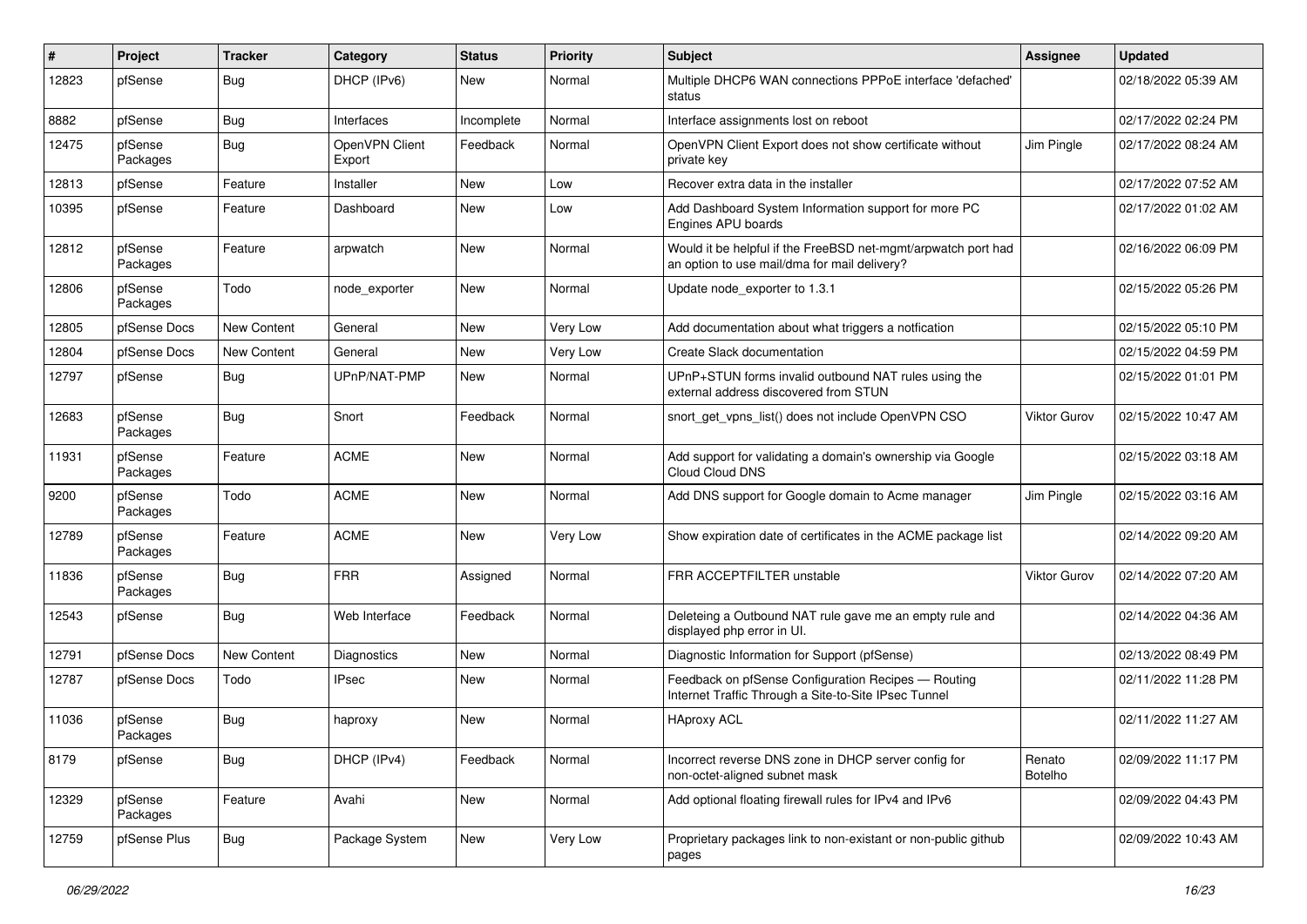| $\pmb{\#}$ | Project             | <b>Tracker</b>   | Category               | <b>Status</b> | <b>Priority</b> | Subject                                                                                                                                                | <b>Assignee</b>       | <b>Updated</b>      |
|------------|---------------------|------------------|------------------------|---------------|-----------------|--------------------------------------------------------------------------------------------------------------------------------------------------------|-----------------------|---------------------|
| 8100       | pfSense             | <b>Bug</b>       | CARP                   | New           | Normal          | pfsync Initially Deletes States on Primary for Connections<br>Established through Secondary                                                            | Luiz Souza            | 02/08/2022 12:59 PM |
| 6799       | pfSense             | <b>Bug</b>       | Rules / NAT            | New           | Normal          | Using NOT (!) with interface subnet macros results unexpected<br>traffic passing when multiple subnets are included in the macro<br>(i.e. VIP subnets) |                       | 02/07/2022 02:18 PM |
| 12767      | pfSense<br>Packages | <b>Bug</b>       | Avahi                  | New           | Normal          | `Package radavahi-daemon does does not exist in current<br>pfSense version and it has been removed" message on<br>pfSense 2.7 restore                  |                       | 02/07/2022 11:28 AM |
| 12762      | pfSense             | Bug              | <b>IPsec</b>           | New           | Normal          | IPsec keep alive check ignores Child SA Start Action                                                                                                   | Viktor Gurov          | 02/07/2022 11:21 AM |
| 12764      | pfSense             | <b>Bug</b>       | Gateways               | New           | Normal          | VTI gateway status is pending after assigning the VTI interface                                                                                        |                       | 02/07/2022 05:41 AM |
| 12243      | pfSense             | Todo             | Package System         | New           | Normal          | Implement "plugin_interfaces()"                                                                                                                        |                       | 02/07/2022 03:50 AM |
| 12760      | pfSense<br>Packages | <b>Bug</b>       | WireGuard              | New           | Normal          | Link-local addresses disallowed on Wireguard interfaces                                                                                                | Christian<br>McDonald | 02/07/2022 03:50 AM |
| 12751      | pfSense<br>Packages | <b>Bug</b>       | <b>FRR</b>             | New           | Normal          | Improve FRR route restoration after gateway events                                                                                                     |                       | 02/06/2022 11:07 PM |
| 12351      | pfSense<br>Packages | Todo             | pfBlockerNG            | Feedback      | Normal          | Remove non-functional feeds                                                                                                                            | Viktor Gurov          | 02/04/2022 02:29 PM |
| 12258      | pfSense<br>Packages | Bug              | WireGuard              | Feedback      | Normal          | Copy key buttons only work in HTTPS mode                                                                                                               |                       | 02/03/2022 04:57 AM |
| 10466      | pfSense<br>Packages | Feature          | Suricata               | New           | Low             | Add checkbox to Suricata blocked host view to resolve all<br>resolvable IP's automatically                                                             |                       | 02/02/2022 06:04 PM |
| 12748      | pfSense<br>Packages | Feature          | Suricata               | New           | Normal          | Suricata blocked page timestamp breakout to it's own sortable<br>column                                                                                |                       | 02/01/2022 12:06 PM |
| 12746      | pfSense             | Feature          | Interfaces             | New           | High            | IPoE feature for WAN interface                                                                                                                         |                       | 02/01/2022 01:42 AM |
| 12734      | pfSense             | <b>Bug</b>       | Web Interface          | Incomplete    | Low             | Long hostname breaks DHCP leases layout                                                                                                                |                       | 01/31/2022 01:03 PM |
| 12656      | pfSense<br>Packages | Feature          | New Package<br>Request | New           | Normal          | <b>NextDNS</b>                                                                                                                                         |                       | 01/31/2022 01:50 AM |
| 12736      | pfSense<br>Packages | Feature          | pfBlockerNG            | New           | Low             | Allow custom cron intervals                                                                                                                            |                       | 01/30/2022 08:55 PM |
| 12740      | pfSense             | <b>Bug</b>       | FreeBSD                | Incomplete    | Normal          | panic: esp_input_cb: Unexpected address family                                                                                                         |                       | 01/27/2022 01:19 PM |
| 12732      | pfSense<br>Packages | <b>Bug</b>       | squidguard             | New           | High            | Squid https filtering squidguard acl target list - erratic behaviour                                                                                   |                       | 01/26/2022 09:11 AM |
| 12730      | pfSense             | Bug              | Captive Portal         | New           | Normal          | RADIUS accounting does not work if WAN is down                                                                                                         |                       | 01/26/2022 05:13 AM |
| 9700       | pfSense<br>Packages | Feature          | Squid                  | Feedback      | Normal          | Secure Squid HTTPS Proxy                                                                                                                               |                       | 01/25/2022 06:39 PM |
| 12717      | pfSense<br>Packages | Todo             | Squid                  | New           | Normal          | Squid 5.x Branch                                                                                                                                       |                       | 01/25/2022 06:24 PM |
| 12726      | pfSense             | <b>Bug</b>       | Authentication         | New           | Normal          | LDAP select container button auto populate                                                                                                             |                       | 01/25/2022 01:48 PM |
| 12705      | pfSense             | <sub>I</sub> Bug | <b>IPsec</b>           | Incomplete    | Normal          | ECDSA certificate does not work for IPSec VPN phase 1                                                                                                  |                       | 01/24/2022 03:22 PM |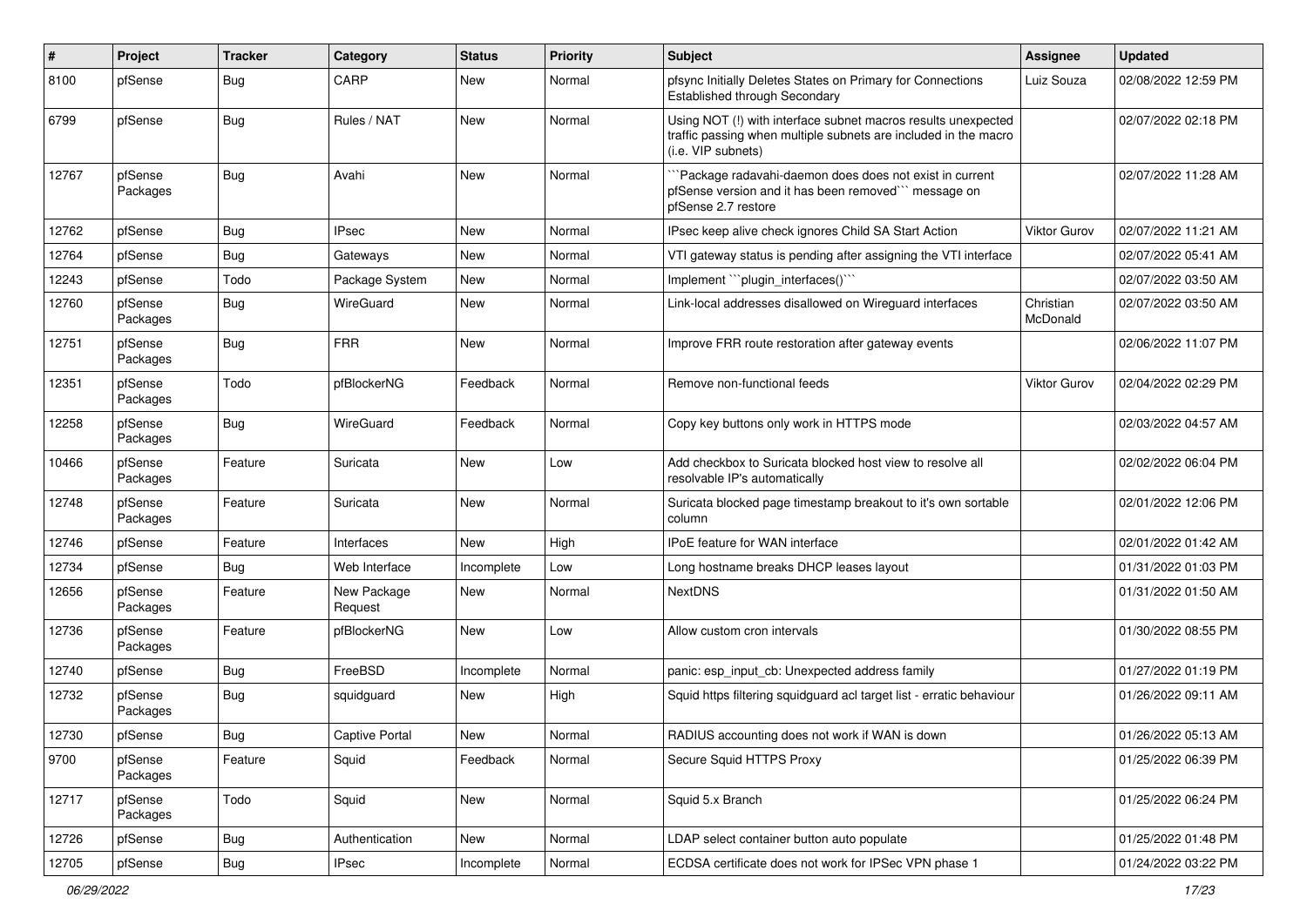| #     | Project             | <b>Tracker</b> | Category                        | <b>Status</b>                 | <b>Priority</b> | <b>Subject</b>                                                                                                  | <b>Assignee</b>       | <b>Updated</b>      |
|-------|---------------------|----------------|---------------------------------|-------------------------------|-----------------|-----------------------------------------------------------------------------------------------------------------|-----------------------|---------------------|
| 12720 | pfSense             | <b>Bug</b>     | Rules / NAT                     | <b>Pull Request</b><br>Review | Normal          | Hide the "tag" field on non-floating tabs                                                                       | Viktor Gurov          | 01/24/2022 03:11 PM |
| 12281 | pfSense<br>Packages | Feature        | Nut                             | New                           | Normal          | Add support for Telegram/Pushover notifications                                                                 | Viktor Gurov          | 01/24/2022 07:25 AM |
| 12715 | pfSense             | <b>Bug</b>     | Authentication                  | <b>New</b>                    | Normal          | Long system startup time when LDAP is configured and<br>unavailable during startup.                             | Christian<br>McDonald | 01/24/2022 05:50 AM |
| 7329  | pfSense             | <b>Bug</b>     | <b>DNS Forwarder</b>            | <b>New</b>                    | Low             | <b>DHCP Not Updating DNS</b>                                                                                    |                       | 01/21/2022 09:16 PM |
| 12711 | pfSense<br>Packages | Feature        | Telegraf                        | New                           | Normal          | Add InfluxDB V2 support                                                                                         |                       | 01/21/2022 02:54 AM |
| 7352  | pfSense             | <b>Bug</b>     | Routing                         | <b>New</b>                    | Normal          | pfSense IPv6 static route is dumped after a WAN flap                                                            |                       | 01/20/2022 09:35 AM |
| 9500  | pfSense<br>Packages | <b>Bug</b>     | haproxy                         | New                           | Normal          | HAproxy does not delete non-applicable action config                                                            |                       | 01/18/2022 06:28 AM |
| 12382 | pfSense             | Regression     | OpenVPN                         | <b>New</b>                    | Normal          | Certificate Depth checking creates OpenVPN micro-outages<br>every time a user authenticates after 2.5.2 upgrade |                       | 01/17/2022 04:17 AM |
| 12659 | pfSense Docs        | Todo           | Hardware                        | <b>New</b>                    | Normal          | Feedback on Hardware - Hardware Tuning and<br>Troubleshooting - Flow Control for ix                             |                       | 01/16/2022 10:22 AM |
| 2234  | pfSense             | <b>Bug</b>     | Web Interface                   | Confirmed                     | Low             | Status: Traffic Graph - only shows interface's subnet                                                           |                       | 01/15/2022 08:33 PM |
| 6926  | pfSense             | <b>Bug</b>     | UPnP/NAT-PMP                    | New                           | Normal          | Miniupnp advertising expired IPv6 address                                                                       |                       | 01/15/2022 08:29 PM |
| 10843 | pfSense             | Feature        | Authentication                  | New                           | Normal          | Allow user manager settings to specify multiple authentication<br>servers                                       |                       | 01/13/2022 07:22 AM |
| 12679 | pfSense             | Feature        | Interfaces                      | <b>New</b>                    | Normal          | Remind user to update DHCPv6 range when changing<br>interface IPv6 prefix                                       |                       | 01/12/2022 07:36 AM |
| 12676 | pfSense             | Feature        | Rules / NAT                     | <b>New</b>                    | Normal          | Add the Tagged option on the Port Forward rules edit page                                                       |                       | 01/11/2022 05:52 AM |
| 12607 | pfSense Plus        | Bug            | Hardware / Drivers              | <b>New</b>                    | High            | Instability with Snort Inline with AWS Instances                                                                |                       | 01/10/2022 09:03 PM |
| 1849  | pfSense             | <b>Bug</b>     | <b>Traffic Shaper</b><br>(ALTQ) | New                           | Normal          | Traffic shaper - By Queue view needs to show/use friendly<br>inerface names                                     |                       | 01/10/2022 08:10 AM |
| 5253  | pfSense             | <b>Bug</b>     | <b>PPP</b> Interfaces           | <b>New</b>                    | Normal          | 3gstats.php 100% CPU                                                                                            |                       | 01/08/2022 05:02 PM |
| 12260 | pfSense<br>Packages | <b>Bug</b>     | ntop                            | New                           | Normal          | Update popup and version missmatch?                                                                             |                       | 01/08/2022 05:53 AM |
| 12665 | pfSense             | Feature        | Rules / NAT                     | New                           | Normal          | Ability to add custom pf rules from the GUI                                                                     |                       | 01/07/2022 09:30 AM |
| 12667 | pfSense<br>Packages | <b>Bug</b>     | WireGuard                       | New                           | Normal          | Firewall Crashed After Upgrading Wireguard                                                                      |                       | 01/07/2022 09:18 AM |
| 4242  | pfSense             | Feature        | Authentication                  | New                           | Normal          | Two Factor or OTP Authentication for Admin Interface                                                            |                       | 01/04/2022 12:07 PM |
| 11927 | pfSense             | Feature        | DHCP (IPv4)                     | Feedback                      | Normal          | Allow DHCP not to serve a gateway - small fix                                                                   |                       | 01/03/2022 04:17 PM |
| 7626  | pfSense             | Feature        | Interfaces                      | New                           | Normal          | Add IPoE support for WAN                                                                                        |                       | 01/01/2022 12:31 AM |
| 8516  | pfSense<br>Packages | Bug            | FreeRADIUS                      | New                           | Normal          | FreeRADIUS requires settings re-saved after pfSense upgrade                                                     | Jim Pingle            | 12/31/2021 05:58 PM |
| 8113  | pfSense             | Bug            | Interfaces                      | New                           | Normal          | MTU setting on bridge, openvpn clients ignored                                                                  |                       | 12/31/2021 05:55 PM |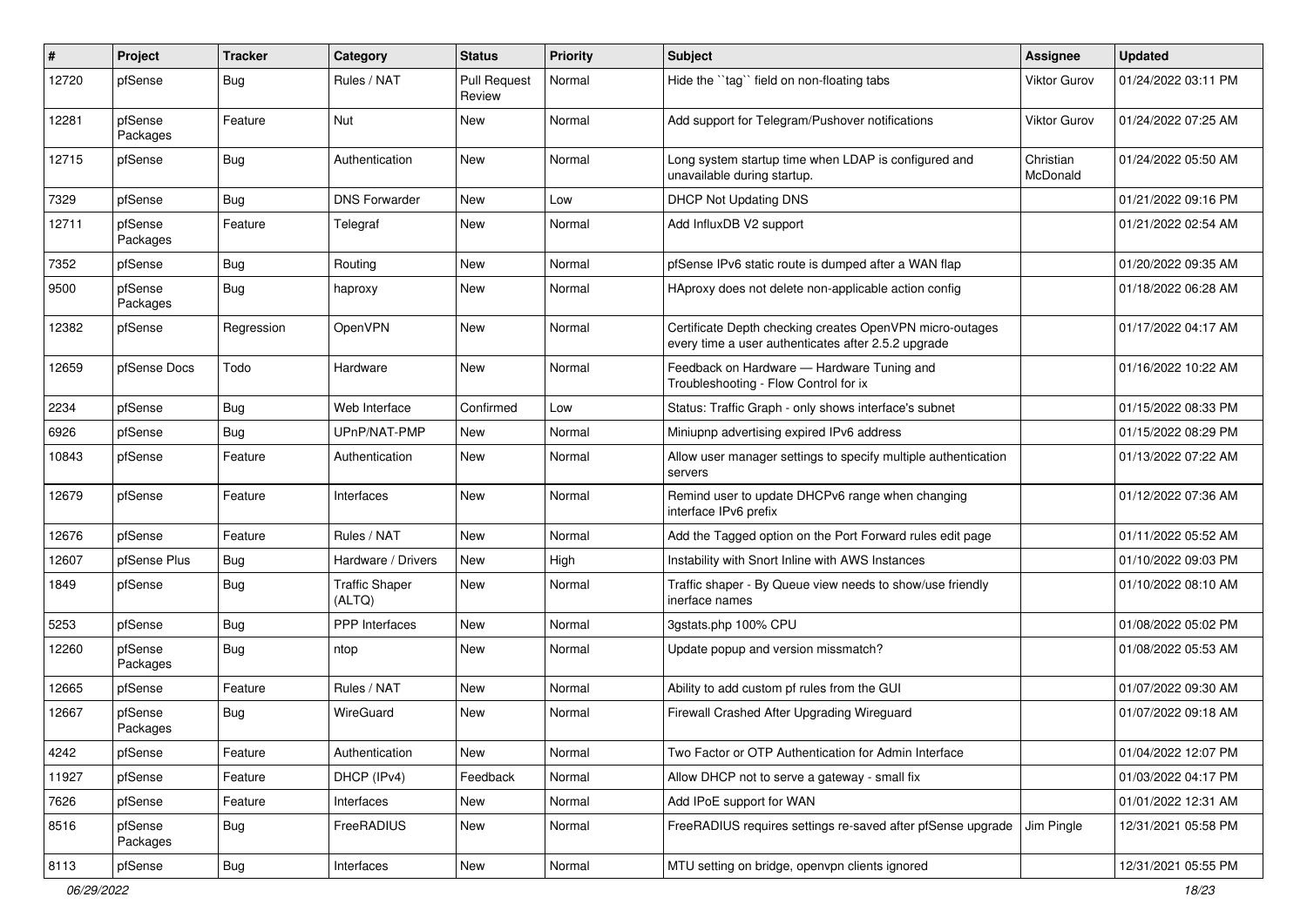| #     | Project             | <b>Tracker</b> | Category                 | <b>Status</b> | Priority | <b>Subject</b>                                                                                | <b>Assignee</b>       | <b>Updated</b>      |
|-------|---------------------|----------------|--------------------------|---------------|----------|-----------------------------------------------------------------------------------------------|-----------------------|---------------------|
| 7400  | pfSense             | <b>Bug</b>     | <b>Traffic Graphs</b>    | Assigned      | Normal   | Traffic Graphs show bad data on 2.3.3 1                                                       | Jared Dillard         | 12/31/2021 05:47 PM |
| 6993  | pfSense             | <b>Bug</b>     | OpenVPN                  | New           | Normal   | OpenVPN status error during CARP state transition                                             | James Webb            | 12/31/2021 05:44 PM |
| 7113  | pfSense             | Bug            | Dashboard                | New           | Normal   | Interface name in Traffic Graphs                                                              |                       | 12/31/2021 05:40 PM |
| 4345  | pfSense             | <b>Bug</b>     | <b>Operating System</b>  | Confirmed     | Normal   | Traffic Shaping doesn't work with Xen netfront driver                                         |                       | 12/31/2021 05:30 PM |
| 5629  | pfSense             | <b>Bug</b>     | <b>IPsec</b>             | <b>New</b>    | Normal   | Allow for IPsec configuration using certs without a CA                                        |                       | 12/31/2021 05:21 PM |
| 11130 | pfSense<br>Packages | Feature        | <b>FRR</b>               | Feedback      | Normal   | FRR RIP support                                                                               | Jim Pingle            | 12/31/2021 04:19 PM |
| 12423 | pfSense<br>Packages | <b>Bug</b>     | pfBlockerNG              | Feedback      | Normal   | Dashboard shows "SQLite database missing, Force Reload<br>DNSBL to recover!"                  |                       | 12/31/2021 01:06 PM |
| 12655 | pfSense<br>Packages | Bug            | Telegraf                 | New           | Normal   | telegraf, wireguard plugin failing                                                            |                       | 12/30/2021 05:51 PM |
| 12414 | pfSense<br>Packages | <b>Bug</b>     | pfBlockerNG              | Feedback      | Normal   | DNSBL SafeSearch page displays input validation error if DoH<br>DoT blocking is not enabled   |                       | 12/30/2021 02:49 PM |
| 12206 | pfSense<br>Packages | Bug            | <b>NET-SNMP</b>          | Feedback      | Normal   | Certificate Manager page doesn't show Net-SNMP used<br>certificates                           | Viktor Gurov          | 12/30/2021 09:40 AM |
| 12653 | pfSense<br>Packages | Regression     | <b>FRR</b>               | Feedback      | Normal   | RIP related startup error                                                                     | Viktor Gurov          | 12/30/2021 08:37 AM |
| 6289  | pfSense             | <b>Bug</b>     | Interfaces               | New           | Normal   | IPv6 address not given to track6 interfaces on create                                         |                       | 12/30/2021 04:17 AM |
| 11872 | pfSense             | <b>Bug</b>     | Interfaces               | <b>New</b>    | Normal   | gif interfaces reporting incorrect traffic counters                                           |                       | 12/30/2021 04:00 AM |
| 11759 | pfSense             | Bug            | Dashboard                | New           | Normal   | Traffic graphs on dashboard double upload on pppoe links                                      |                       | 12/30/2021 04:00 AM |
| 12643 | pfSense<br>Packages | Regression     | Suricata                 | Feedback      | Normal   | Rule categories are cleared after clicking the save button on<br>the Global Settings page     |                       | 12/30/2021 03:44 AM |
| 12648 | pfSense             | Bug            | <b>Captive Portal</b>    | <b>New</b>    | Normal   | Undocumented variables 'listenporthttp' and 'listenporthttps'                                 |                       | 12/28/2021 10:44 AM |
| 6651  | pfSense<br>Packages | Feature        | <b>FRR</b>               | Feedback      | Normal   | Loopback interfaces                                                                           | Christian<br>McDonald | 12/25/2021 02:42 PM |
| 12070 | pfSense             | Bug            | DHCP (IPv4)              | <b>New</b>    | Low      | <b>VLAN0 for WAN DHCP</b>                                                                     |                       | 12/23/2021 04:31 PM |
| 12264 | pfSense<br>Packages | <b>Bug</b>     | Squid                    | Feedback      | Low      | Stray <table> line in squid monitor.php</table>                                               | Viktor Gurov          | 12/23/2021 10:53 AM |
| 11098 | pfSense<br>Packages | Bug            | Backup                   | Feedback      | Normal   | Backup Files and Directories plugin crashes firewall if /root<br>specified as backup location | Viktor Gurov          | 12/23/2021 10:45 AM |
| 10732 | pfSense             | Feature        | <b>High Availability</b> | New           | Very Low | Warning banner for secondary HA node                                                          |                       | 12/23/2021 03:34 AM |
| 12513 | pfSense<br>Packages | Feature        | WireGuard                | New           | Normal   | WireGuard Utilization Status (Beyond Active Connection)                                       | Christian<br>McDonald | 12/22/2021 08:40 PM |
| 12473 | pfSense             | Feature        | <b>IPsec</b>             | New           | Normal   | Allow user adjustment of IPsec Keep Alive periodic checks                                     |                       | 12/22/2021 05:59 AM |
| 12215 | pfSense             | Regression     | OpenVPN                  | Feedback      | Normal   | OpenVPN does not resync when running on a gateway group                                       |                       | 12/22/2021 05:49 AM |
| 11588 | pfSense             | Feature        | WireGuard                | New           | Low      | Automatically suggest next IP address in Wireguard interface<br>subnet when creating a peer   |                       | 12/22/2021 03:35 AM |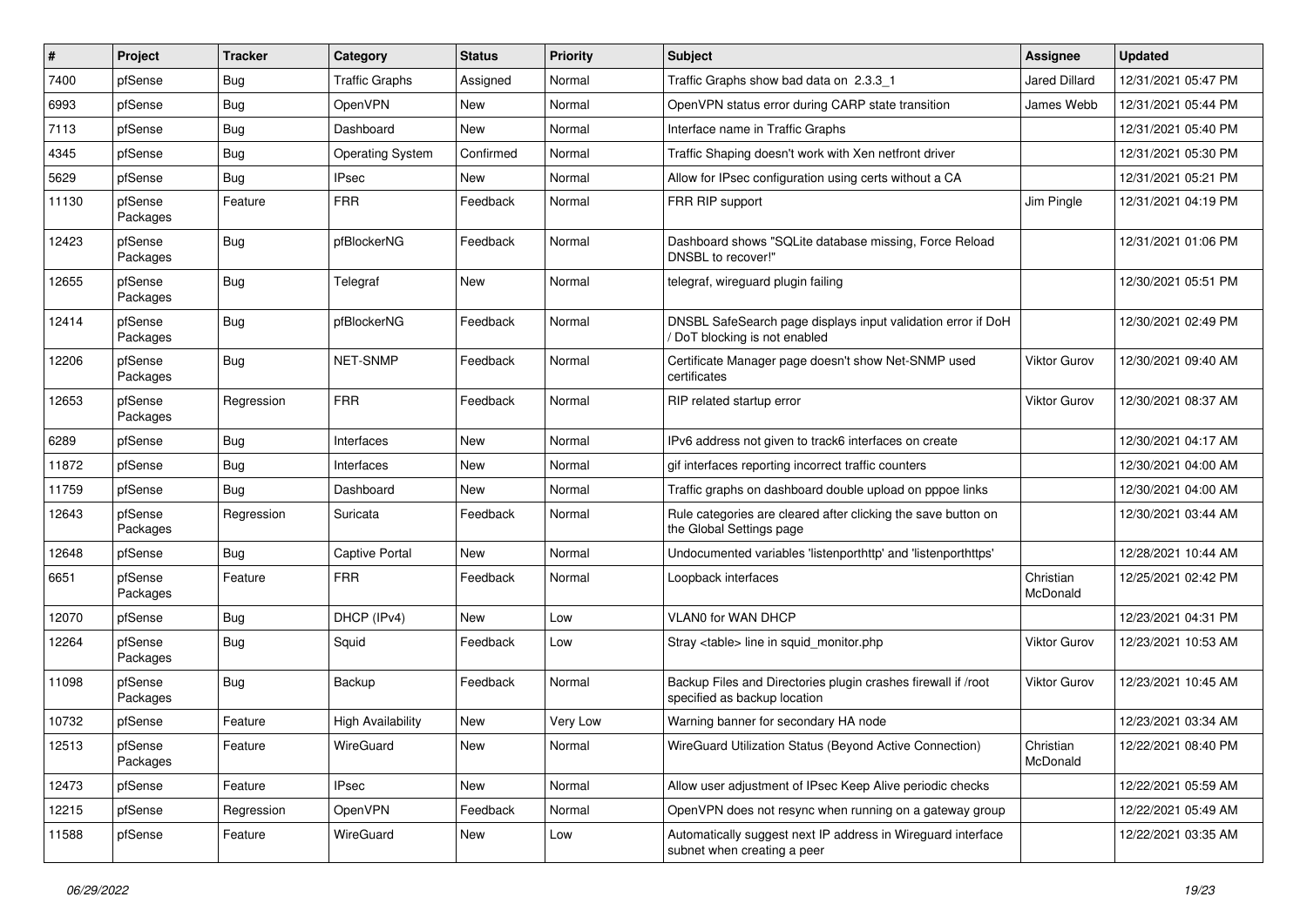| $\vert$ # | Project             | <b>Tracker</b> | Category               | <b>Status</b> | <b>Priority</b> | <b>Subject</b>                                                                                                                   | Assignee              | <b>Updated</b>      |
|-----------|---------------------|----------------|------------------------|---------------|-----------------|----------------------------------------------------------------------------------------------------------------------------------|-----------------------|---------------------|
| 12625     | pfSense             | Feature        | Logging                | New           | Normal          | Granular logging options for default firewall rules.                                                                             |                       | 12/21/2021 06:39 PM |
| 8827      | pfSense<br>Packages | Bug            | squidguard             | <b>New</b>    | Normal          | Squidguard: ACL redirect modes 'redirect' and 'err page' send<br>unresolvable URLs to the client.                                | <b>Viktor Gurov</b>   | 12/21/2021 05:49 AM |
| 11738     | pfSense<br>Packages | Regression     | squidguard             | Feedback      | Normal          | SquidGuard 1.16.18 17 Not Filtering Blacklist No-Transparent<br>Mode                                                             | Viktor Gurov          | 12/21/2021 05:48 AM |
| 11960     | pfSense             | Bug            | Gateway Monitoring     | Feedback      | Normal          | Gateway Monitoring Traffic Goes Out Default Gateway                                                                              |                       | 12/20/2021 05:43 AM |
| 7152      | pfSense             | <b>Bug</b>     | <b>DNS Resolver</b>    | New           | Normal          | Unbound / DNS Resolver issue if "Register DHCP static<br>mappings in the DNS Resolver" set before wildcard DNS<br>custom options |                       | 12/18/2021 04:59 PM |
| 5849      | pfSense             | <b>Bug</b>     | CARP                   | New           | Normal          | Routing fail on CARP IPsec                                                                                                       |                       | 12/18/2021 04:41 PM |
| 7235      | pfSense             | Bug            | <b>IPsec</b>           | New           | Normal          | 4860 has not got significant IPsec performance rising with<br>enabled HW acceleration                                            | Luiz Souza            | 12/18/2021 04:32 PM |
| 12608     | pfSense<br>Packages | <b>Bug</b>     | WireGuard              | New           | High            | WireGuard tunnels monitored by dpinger causing system to<br>stop routing completely in certain situations                        | Christian<br>McDonald | 12/16/2021 03:14 PM |
| 12581     | pfSense             | Regression     | DHCP (IPv6)            | New           | Normal          | CARP IPv6 assigned address does not get advertised to<br>endpoints with RADV                                                     |                       | 12/16/2021 02:34 PM |
| 12602     | pfSense             | Feature        | Dynamic DNS            | New           | Normal          | DHCPv6 should allow DDNS Client updates for hosts                                                                                |                       | 12/15/2021 11:00 AM |
| 12600     | pfSense             | Feature        | Aliases / Tables       | <b>New</b>    | Normal          | allow custom mask for a network alias created from a FQDN                                                                        |                       | 12/15/2021 10:50 AM |
| 11054     | pfSense<br>Packages | <b>Bug</b>     | FreeRADIUS             | Assigned      | Normal          | Check Client Certificate CN not working as described                                                                             | Viktor Gurov          | 12/14/2021 07:22 AM |
| 7387      | pfSense             | <b>Bug</b>     | Dashboard              | New           | Low             | New Traffic Graph in dashboard resets inverted view to normal<br>view                                                            | Jared Dillard         | 12/11/2021 08:14 PM |
| 3796      | pfSense             | Bug            | Diagnostics            | Confirmed     | Normal          | States summary fails and is very slow with large state tables                                                                    |                       | 12/11/2021 08:03 PM |
| 4604      | pfSense             | Bug            | <b>NTPD</b>            | New           | Normal          | NTP time server entries may or may not work, depending upon<br>interfaces selected when configuring NTP service                  |                       | 12/11/2021 07:59 PM |
| 1738      | pfSense             | Bug            | Backup / Restore       | <b>New</b>    | Very Low        | Restore fails when username in backup is not matching                                                                            |                       | 12/11/2021 07:51 PM |
| 1667      | pfSense             | Bug            | L <sub>2</sub> TP      | <b>New</b>    | Normal          | L2TP server does not respond properly from a CARP VIP                                                                            |                       | 12/11/2021 07:43 PM |
| 12091     | pfSense             | Feature        | Authentication         | New           | Normal          | RFE: Add support for sssd authentication                                                                                         |                       | 12/10/2021 04:55 PM |
| 12552     | pfSense             | <b>Bug</b>     | <b>OpenVPN</b>         | <b>New</b>    | Normal          | "Pull DNS" option within OpenVPN client does not cause<br>pfSense to use DNS servers assigned by remote OpenVPN<br>server        |                       | 12/08/2021 08:45 AM |
| 12573     | pfSense<br>Packages | Feature        | New Package<br>Request | <b>New</b>    | Normal          | Dashboard widget with external connection map                                                                                    | aleksei<br>prokofiev  | 12/07/2021 07:38 AM |
| 12570     | pfSense Docs        | Correction     | General                | <b>New</b>    | Normal          | Active appliance list missing 6100                                                                                               |                       | 12/06/2021 11:41 AM |
| 12565     | pfSense Docs        | New Content    | OpenVPN                | New           | Normal          | Document new "Duplicate Connection Limit" option on<br>OpenVPN server instances                                                  | Jim Pingle            | 12/06/2021 08:07 AM |
| 12564     | pfSense             | Feature        | Aliases / Tables       | <b>New</b>    | Low             | add column to show that an Alias is in use by or not                                                                             |                       | 12/04/2021 07:25 PM |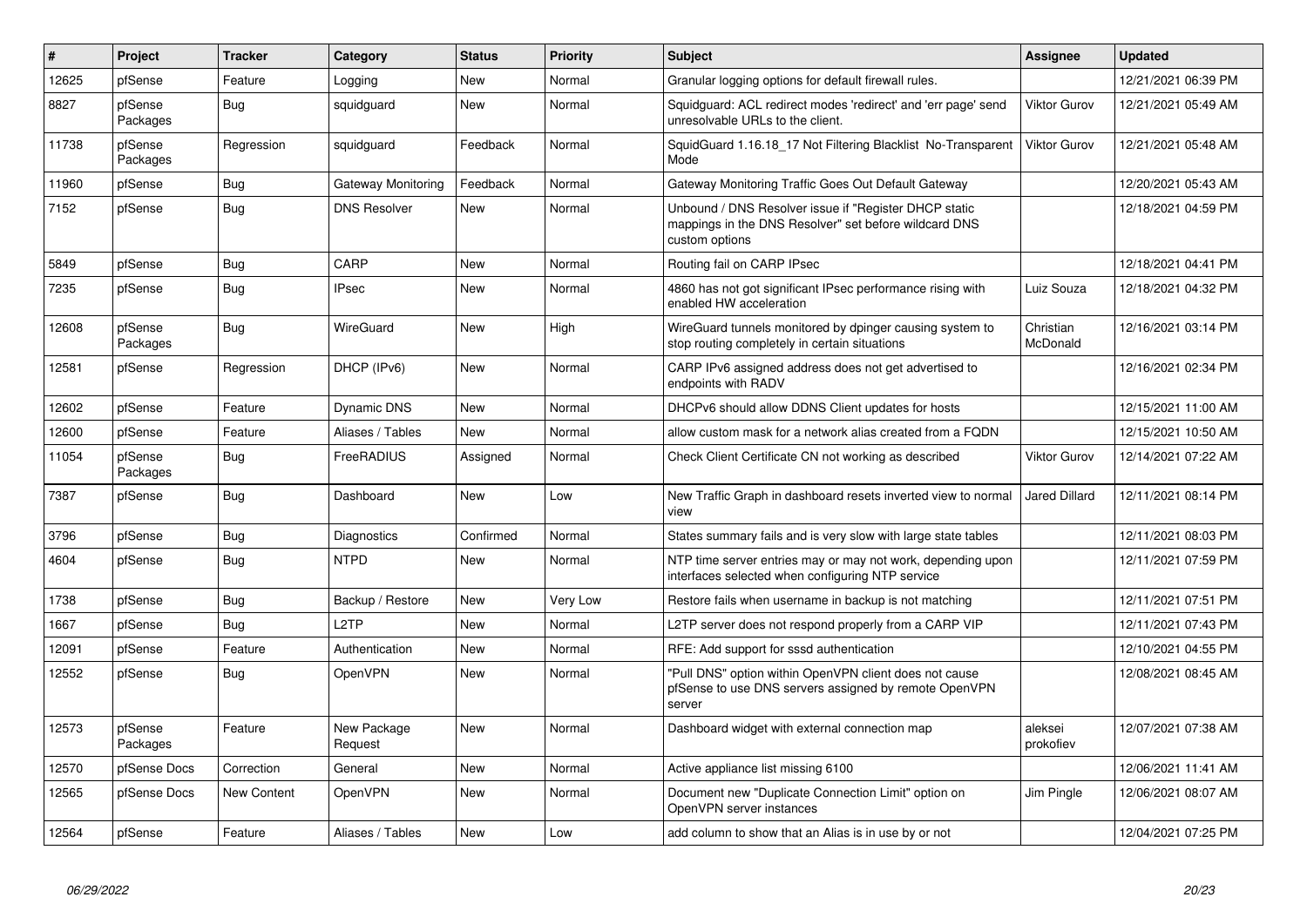| #     | Project             | <b>Tracker</b> | Category                    | <b>Status</b>                 | <b>Priority</b> | <b>Subject</b>                                                                                           | <b>Assignee</b>       | <b>Updated</b>      |
|-------|---------------------|----------------|-----------------------------|-------------------------------|-----------------|----------------------------------------------------------------------------------------------------------|-----------------------|---------------------|
| 12563 | pfSense             | <b>Bug</b>     | <b>OpenVPN</b>              | <b>New</b>                    | Normal          | OpenVPN server doesn't support Framed-IPv6-Address<br>RADIUS attribute                                   |                       | 12/03/2021 11:19 AM |
| 9370  | pfSense Docs        | Correction     | General                     | In Progress                   | Normal          | Update old screenshots                                                                                   | Jim Pingle            | 12/03/2021 09:55 AM |
| 12547 | pfSense             | <b>Bug</b>     | <b>Operating System</b>     | Feedback                      | Normal          | unsheduled system reboot/crash                                                                           | Mateusz Guzik         | 12/01/2021 01:20 PM |
| 12551 | pfSense             | Feature        | <b>DNS Resolver</b>         | <b>New</b>                    | Low             | Add ability to set DNS resolver search domain list                                                       |                       | 12/01/2021 11:18 AM |
| 12506 | pfSense<br>Packages | <b>Bug</b>     | Suricata                    | Feedback                      | Normal          | Only selected instance is restarted on suppress list change                                              | Viktor Gurov          | 12/01/2021 04:43 AM |
| 11182 | pfSense<br>Packages | <b>Bug</b>     | <b>NRPE</b>                 | New                           | Normal          | NRPE in HA syncs the bind IP                                                                             |                       | 12/01/2021 02:15 AM |
| 10462 | pfSense<br>Packages | Feature        | LCDProc                     | <b>Pull Request</b><br>Review | Normal          | <b>CPU Temp Screen</b>                                                                                   |                       | 11/29/2021 08:28 AM |
| 12248 | pfSense             | Feature        | Package System              | New                           | Low             | Package Update Availability Notification                                                                 |                       | 11/28/2021 10:02 AM |
| 12542 | pfSense             | Bug            | <b>Virtual IP Addresses</b> | New                           | Normal          | Cannot assign a same IPv6 Link-Local address to different<br>interfaces                                  |                       | 11/25/2021 01:41 AM |
| 11210 | pfSense<br>Packages | Feature        | Suricata                    | Feedback                      | Normal          | 3rd party rulesets                                                                                       | Viktor Gurov          | 11/24/2021 04:21 AM |
| 10404 | pfSense             | Feature        | <b>NTPD</b>                 | New                           | Normal          | Consider using chrony for NTP services                                                                   |                       | 11/23/2021 06:59 PM |
| 12539 | pfSense             | <b>Bug</b>     | Interfaces                  | New                           | Low             | Changing VLAN ID for LAN interface in assignments silently<br>fails.                                     |                       | 11/23/2021 04:12 AM |
| 7096  | pfSense             | Bug            | <b>DNS Resolver</b>         | Feedback                      | Normal          | Unbound fails to start on boot if specific network devices are<br>configured in the "Network Interfaces" |                       | 11/22/2021 08:59 AM |
| 12538 | pfSense<br>Packages | Bug            | PIMD                        | New                           | Normal          | PIMD sub-interface bug                                                                                   |                       | 11/20/2021 09:44 PM |
| 12535 | pfSense             | Documentation  | Routing                     | <b>New</b>                    | Normal          | Negate Rules function does not match the description                                                     |                       | 11/19/2021 02:03 PM |
| 4128  | pfSense             | Feature        | <b>Notifications</b>        | <b>New</b>                    | Normal          | Email notification webgui configuration                                                                  |                       | 11/18/2021 12:48 PM |
| 12526 | pfSense<br>Packages | Feature        | WireGuard                   | New                           | Normal          | <b>WireGuard Widget</b>                                                                                  | Christian<br>McDonald | 11/17/2021 07:15 AM |
| 12525 | pfSense<br>Packages | Feature        | WireGuard                   | New                           | Normal          | WireGuard Tunnel restore configuration                                                                   | Christian<br>McDonald | 11/17/2021 07:15 AM |
| 12249 | pfSense             | <b>Bug</b>     | Backup / Restore            | New                           | Normal          | HAProxy causing failed ACB backups                                                                       |                       | 11/15/2021 11:58 PM |
| 4688  | pfSense             | Feature        | <b>IPsec</b>                | <b>New</b>                    | Normal          | Missing TFC Traffic Flow Confidentiality support                                                         |                       | 11/15/2021 12:27 PM |
| 12521 | pfSense             | Feature        | <b>Operating System</b>     | New                           | Very Low        | Add the BBR2, QUIC, RACK Congestion Control (CC)<br>protocols                                            |                       | 11/15/2021 07:40 AM |
| 12520 | pfSense<br>Packages | Feature        | Squid                       | New                           | High            | [Squid] - Allow or Deny Mappings from IP/Host/GeoIP sources                                              |                       | 11/12/2021 02:13 PM |
| 12519 | pfSense             | Bug            | Authentication              | New                           | Normal          | Fail authentication using special character in password via the<br>LDAP connector                        |                       | 11/12/2021 07:39 AM |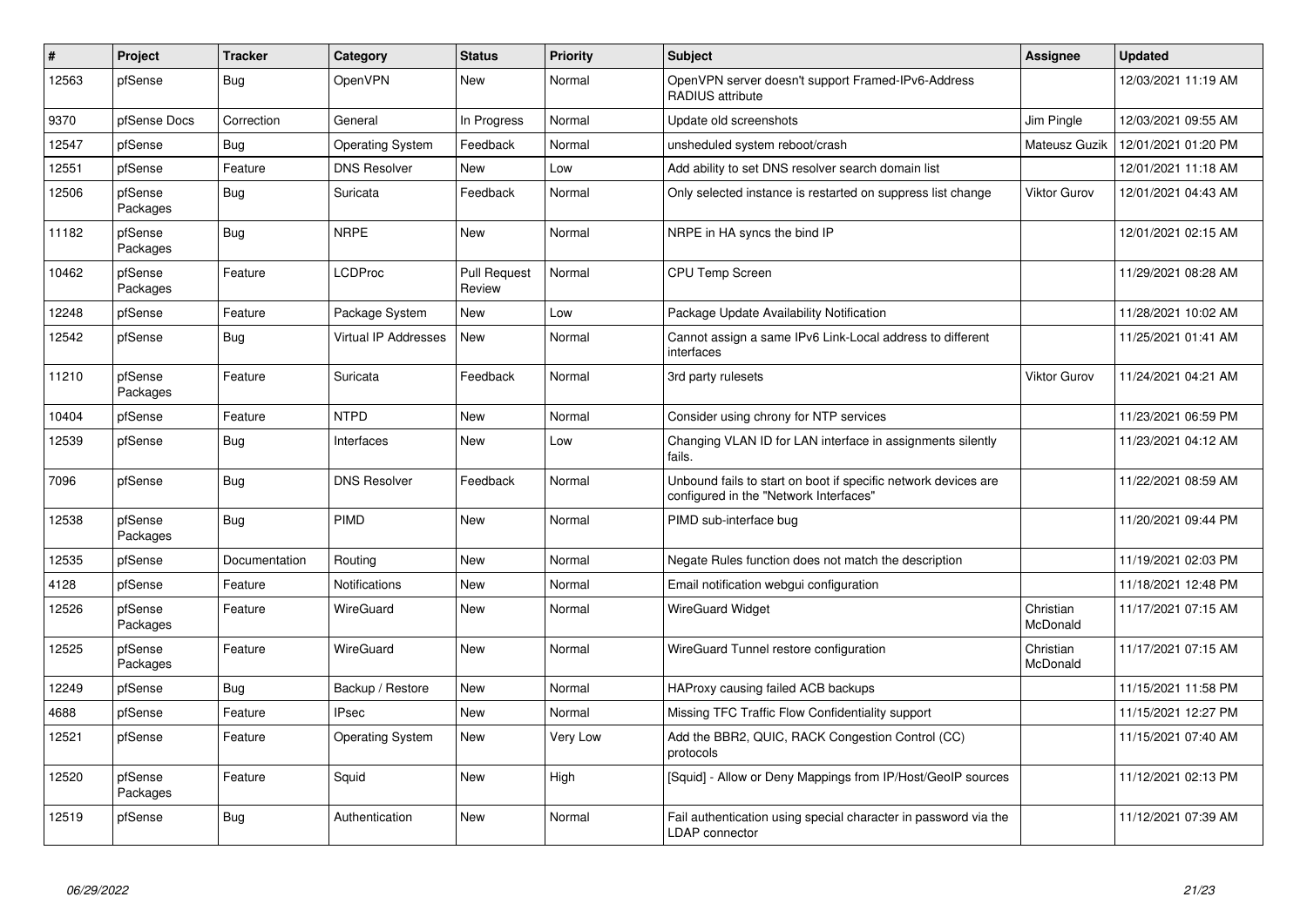| $\#$  | Project             | <b>Tracker</b> | Category                        | <b>Status</b>                 | <b>Priority</b> | <b>Subject</b>                                                                                                                      | Assignee        | <b>Updated</b>      |
|-------|---------------------|----------------|---------------------------------|-------------------------------|-----------------|-------------------------------------------------------------------------------------------------------------------------------------|-----------------|---------------------|
| 11525 | pfSense<br>Packages | Bug            | Suricata                        | <b>New</b>                    | Normal          | pfsense 2.5.0 release version for vlan issue to suricata                                                                            |                 | 11/11/2021 08:16 AM |
| 12507 | pfSense<br>Packages | Bug            | softflowd                       | <b>Pull Request</b><br>Review | Normal          | Add support for bi-directional flows in softflowd                                                                                   |                 | 11/11/2021 03:53 AM |
| 12509 | pfSense             | Bug            | <b>OpenVPN</b>                  | <b>New</b>                    | Normal          | Deffered authentication does not work with auth-gen-token<br>external-auth or pusk "auth-token"                                     |                 | 11/08/2021 04:01 AM |
| 12508 | pfSense             | <b>Bug</b>     | <b>DHCP Relay</b>               | <b>New</b>                    | Normal          | DHCP Relay over VPN                                                                                                                 |                 | 11/06/2021 11:25 AM |
| 12504 | pfSense             | <b>Bug</b>     | Interfaces                      | New                           | Normal          | BCM57412 NetXtreme-E 10Gb RDMA Ethernet controller issue                                                                            |                 | 11/05/2021 04:51 AM |
| 12502 | pfSense<br>Packages | Feature        | syslog-ng                       | New                           | Normal          | Syslog-ng Configuration Library (scl) missing                                                                                       |                 | 11/02/2021 06:06 PM |
| 12495 | pfSense             | Feature        | <b>Dynamic DNS</b>              | <b>Pull Request</b><br>Review | Normal          | DynDNS: add deSEC IPv4&v6 simultaneos update                                                                                        | Lukas Wiest     | 11/01/2021 08:53 AM |
| 12494 | pfSense             | Feature        | <b>Dynamic DNS</b>              | <b>Pull Request</b><br>Review | Normal          | DynDNS: make simultaneous update of IP and LegacyIP<br>possible                                                                     | Lukas Wiest     | 11/01/2021 08:52 AM |
| 12491 | pfSense<br>Packages | Feature        | squidguard                      | <b>New</b>                    | Normal          | squidguard: allow multiple regex                                                                                                    |                 | 10/28/2021 03:30 PM |
| 8576  | pfSense             | <b>Bug</b>     | Rules / NAT                     | Feedback                      | Low             | pfSense stops passing traffic after some time when using<br>Outbound NAT pool w/ Sticky Address                                     |                 | 10/28/2021 01:47 PM |
| 8013  | pfSense             | <b>Bug</b>     | <b>IPsec</b>                    | <b>New</b>                    | Normal          | IPsec MSS clamping value shared for IPv4 and IPv6                                                                                   | Luiz Souza      | 10/28/2021 01:37 PM |
| 11429 | pfSense             | Bug            | Web Interface                   | New                           | Normal          | System Log / Settings form activates "Reset Log Files" button<br>on enter                                                           |                 | 10/28/2021 01:35 PM |
| 11440 | pfSense             | Feature        | Web Interface                   | <b>New</b>                    | Low             | Expand collapsed sections by clicking anywhere on header                                                                            |                 | 10/28/2021 01:35 PM |
| 12357 | pfSense             | Bug            | <b>Captive Portal</b>           | <b>New</b>                    | Normal          | Captive Portal popup Logout button loads full login page in<br>popup when clicked                                                   |                 | 10/27/2021 12:10 PM |
| 12483 | pfSense             | <b>Bug</b>     | Configuration<br><b>Backend</b> | <b>New</b>                    | Normal          | GUI creates inconsistent config.xml                                                                                                 |                 | 10/23/2021 06:48 AM |
| 12436 | pfSense             | Bug            | <b>PPPoE Server</b>             | <b>New</b>                    | Normal          | Pppoe server config gui does not allow setting of chap<br>authentication, and sets the network start address for allocation<br>to 0 |                 | 10/21/2021 08:15 AM |
| 9344  | pfSense             | Bug            | Translations                    | <b>New</b>                    | Normal          | OpenVPN click NCP Algorithms will always go to DH<br>Parameters website(in Chinese-Taiwan)                                          |                 | 10/21/2021 03:48 AM |
| 11163 | pfSense<br>Packages | Feature        | <b>ACME</b>                     | <b>Pull Request</b><br>Review | Normal          | Preferred Chain option                                                                                                              |                 | 10/18/2021 09:10 AM |
| 12462 | pfSense<br>Packages | Feature        | Telegraf                        | <b>Pull Request</b><br>Review | Normal-package  | Telegraf: Add "devfs" to ignore fs                                                                                                  | Offstage Roller | 10/18/2021 09:03 AM |
| 12457 | pfSense Docs        | Todo           | Packages                        | New                           | Very Low        | Add UPS Configuration Recipes for apcupsd and nut UPS<br>Packages with Common Brand Units                                           |                 | 10/18/2021 08:37 AM |
| 12467 | pfSense             | <b>Bug</b>     | <b>Captive Portal</b>           | <b>New</b>                    | Normal          | CP error on client disconnect after reboot                                                                                          |                 | 10/17/2021 05:35 AM |